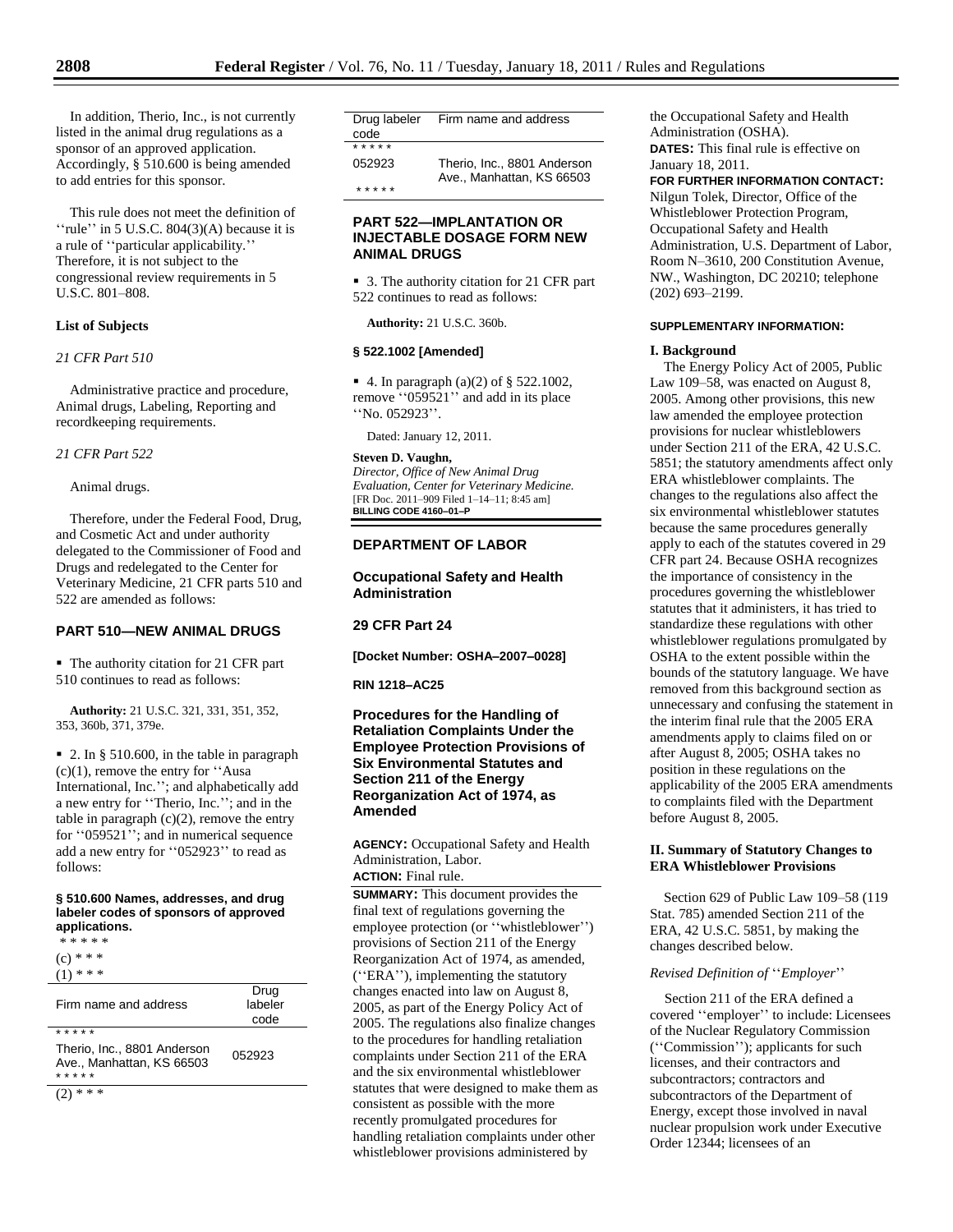agreement State under Section 274 of the Atomic Energy Act of 1954; applicants for such licenses, and their contractors and subcontractors. The August 2005 amendments revised the definition of ''employer'' to extend coverage to employees of contractors and subcontractors of the Commission; the Commission; and the Department of Energy.

## *De Novo Review*

The August 2005 amendments added a provision for *de novo* review by a United States District Court in the event that the Secretary has not issued a final decision within one year after the filing of a complaint, and there is no showing that the delay is due to the bad faith of the complainant.

## **III. Summary of Regulations and Rulemaking Proceedings**

On August 10, 2007, the Occupational Safety and Health Administration published in the **Federal Register** an interim final rule revising the rules that implemented Section 211 of the ERA, and the whistleblower provisions of the environmental statutes listed in part 24, 72 FR 44956–44969. In addition to promulgating the interim final rule, OSHA's notice included a request for public comment on the interim rules by October 9, 2007.

In response, two organizations—the Government Accountability Project (''GAP'') and the National Whistleblower Center (''NWC'')—and four individuals— William H. Ewing, Esq.; Richard R. Renner, Esq., Jason M. Zuckerman, Esq., and James F. Newport—filed comments with the agency within the public comment period. OSHA has reviewed and considered these comments and now adopts this final rule which has been revised in part to address problems perceived by the agency and the commenters.

## *General Comments*

Richard R. Renner, Jason M. Zuckerman, and William H. Ewing commented generally that they believe the interim final regulations frustrate the purposes of the statutes to protect the public from environmental and nuclear safety dangers. They further commented that the interim final rule will deter complainants who have filed complaints under Section 211 of the ERA from seeking *de novo* relief in district courts. Renner and Zuckerman stated that previously the National Employment Lawyers Association helped initiate a liaison process with the Office of Administrative Law Judges (OALJ) and with OSHA ''to establish

avenues of communication among policy makers, whistleblower groups and employer groups'' and expressed disappointment that the Department did not use that process to collect information and make decisions prior to issuing an interim final rule. Although no formal liaison process has been established, OSHA has met with representatives of the National Employment Lawyers Association and looks forward to further dialogue with its stakeholders.

The provisions in the interim final rule governing the filing of actions for *de novo*  review in district court were modeled on the regulations implementing the whistleblower provisions of Section 806 of the Corporate and Criminal Fraud Accountability Act of 2002, Title VIII of the Sarbanes-Oxley Act of 2002 (''SOX''), 18 U.S.C. 1514A, codified at 29 CFR part 1980. OSHA does not believe that those regulations have deterred complainants from taking actions to district court under the *de novo* review provision. Nevertheless, based on a review of the comments and the agency's further consideration, OSHA has made some changes to the preamble and regulatory provisions that address an employee's option of proceeding in district court.

## **IV. Summary and Discussion of Regulatory Provisions**

The regulatory provisions in this part have been revised to be consistent with other whistleblower regulations promulgated by OSHA to the extent possible within the bounds of the statutory language of the ERA and the six environmental statutes listed in section  $24.100(a)$ . The section numbers of these regulations also have been changed to correspond with the numbering under the regulations implementing other whistleblower statutes administered by OSHA. Although these regulations are intended to be consistent with the majority of OSHA's other whistleblower regulations, they refer to actions brought under the whistleblower provisions of the ERA and the six environmental statutes as actions alleging ''retaliation'' rather than ''discrimination.'' This change in terminology, which is not intended to have substantive effect, reflects that claims brought under these whistleblower provisions are prototypical retaliation claims. A retaliation claim is a specific type of discrimination claim that focuses on actions taken as a result of an employee's protected activity rather than as a result of an employee's characteristics (*e.g.,* race, gender, or religion).

Richard R. Renner and Jason Zuckerman commented that it would be helpful if the

Department clarified in this Summary and Discussion of Regulatory Provisions that adverse actions in Title VII retaliation cases are not limited to tangible employment actions and that the burdens of proof in ERA cases, which were altered by statute in 1992, differ from the burdens of proof generally applicable to traditional discrimination cases. Renner and Zuckerman suggested that these principles can be clarified by including within the regulations definitions of ''unfavorable personnel action,'' ''clear and convincing evidence,'' and ''contributing factor.'' OSHA does not believe that these clarifications are necessary in the regulations. However, OSHA has included a discussion of these phrases in the preamble. Also, as explained in more detail below, for clarity and consistency, the final regulations use the phrase ''adverse action'' throughout, rather than the phrase ''unfavorable personnel action.'' In addition, both the preamble and the regulations clearly distinguish between the burdens of proof that apply under Section 211 of the ERA and the burdens of proof that apply under the six environmental whistleblower statutes.

## *Subpart A—Complaints, Investigations, Issuance of Findings*

## Section 24.100 Purpose and Scope

This section (formerly section 24.1) describes the purpose of the regulations implementing the whistleblower provisions of seven statutes enforced by the Secretary of Labor and provides an overview of the procedures covered by the regulations. The section has been revised to refer to the Federal Water Pollution Control Act, instead of the Clean Water Act. They are synonymous, but the Office of Administrative Law Judges and the Administrative Review Board (ARB) generally use Federal Water Pollution Control Act, and we do so here for the sake of consistency. In addition, the section has been renumbered to conform to the numbering system for other whistleblower regulations promulgated by OSHA. Thus, for example, former section 24.1 becomes current section 24.100. No comments were received on this section.

#### Section 24.101 Definitions

This new section includes general definitions applicable to the whistleblower provisions of the seven statutes listed in section 24.100(a). This section does not include programspecific definitions, which may be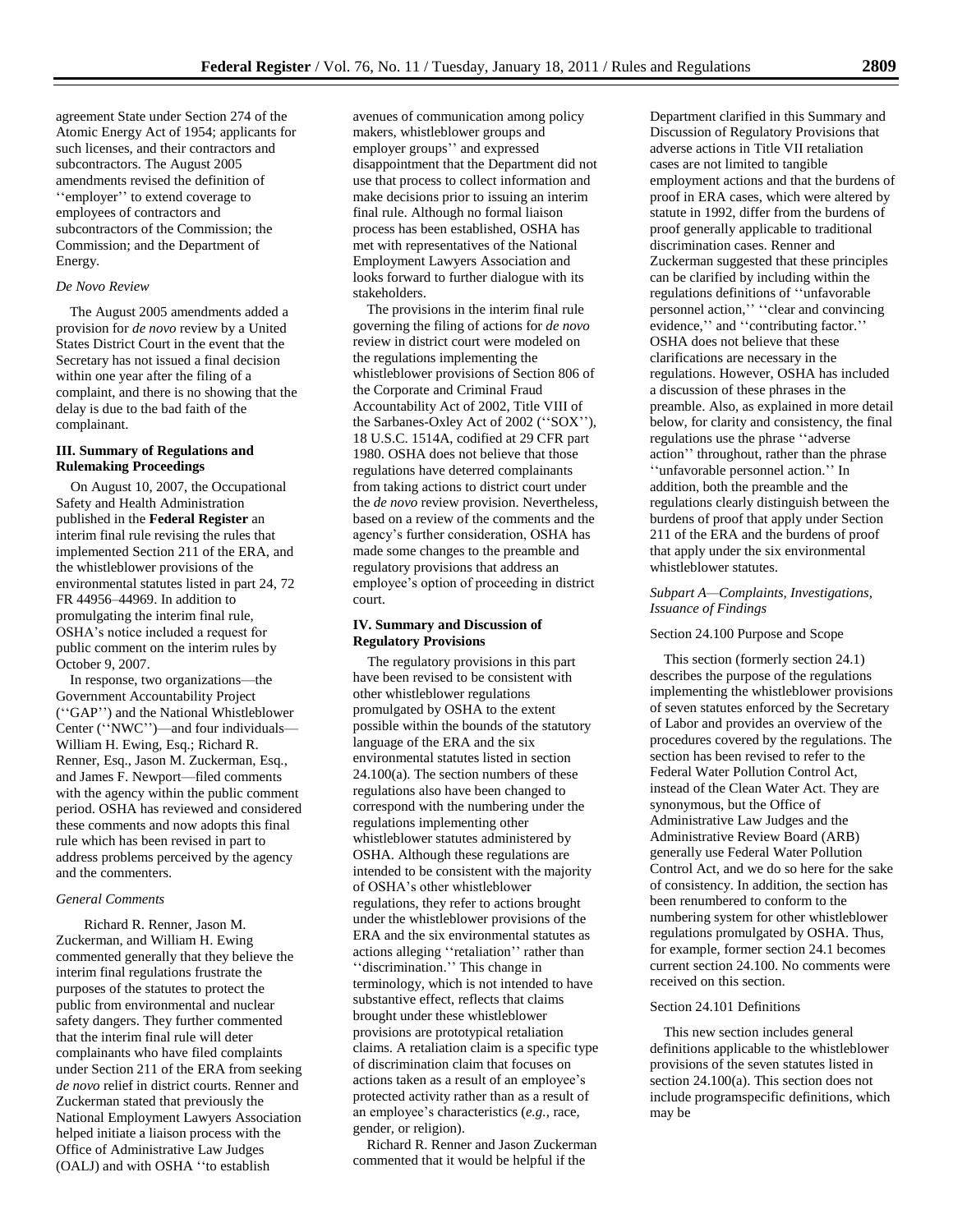found in the statutes. For purposes of clarity, OSHA has added a definition of ''business days'' to this definitional section. The term means days other than Saturday, Sunday, and Federal holidays.

One comment was received regarding the definitions contained in section 24.101. GAP commented that the definition of ''Respondent'' should include individuals other than employers, because the Solid Waste Disposal Act (SWDA), 42 U.S.C. 6971(a), provides that ''[n]o person shall fire, or in any other way discriminate against \* \* \* any employee'' who has engaged in protected activity, and the Federal Water Pollution Control Act (FWPCA), 33 U.S.C. 1367, and the Comprehensive Environmental Response, Compensation, and Liability Act (CERCLA), 42 U.S.C. 9610, have similar provisions. As GAP acknowledges in its comments, however, the ARB has held that notwithstanding the use of ''person'' in the FWPCA, SWDA, and CERCLA in place of ''employer,'' the statutes nevertheless require that the respondent have an employment relationship with the complainant or act in the capacity of an employer, that is, exercise control over the terms, conditions, or privileges of the complainant's employment. *See, e.g., Culligan* v. *American Heavy Lifting Shipping Co.,* No. 03–046 (ARB June 30, 2004). Accordingly, OSHA does not believe that changes to the definition of Respondent are necessary.

Section 24.102 Obligations and Prohibited Acts

This section (formerly section 24.2) describes the activities that are protected under the statutes covered by this part, and the conduct that is prohibited in response to any protected activities. The language generally has been revised to conform to the language in the majority of the other whistleblower regulations promulgated by OSHA, to the extent possible within the bounds of the statutory language of the ERA and the six environmental statutes. The changes are not intended to be substantive. References to the statutes listed in section 24.100(a) have deleted the adjective ''Federal'' as unnecessary. Paragraph (e) has been moved from former section 24.9. We note that the ARB interprets the phrase ''deliberate violations'' for the purpose of denying protection to an employee as including an element of willfulness. *See Fields* v. *U.S. Dep't of Labor Admin. Review Bd.,* 173 F.3d 811, 814 (11th Cir. 1999) (petitioners knowingly conducted unauthorized and potentially dangerous experiments).

One comment was received regarding the obligations and prohibited acts

contained in section 24.102. GAP commented that in section 24.102(a), the term ''employer'' is too restrictive with respect to the FWPCA, CERCLA, and SWDA. As discussed above, the ARB has held that the use of ''person'' in the FWPCA, SWDA, and CERCLA in place of ''employer'' still requires that the respondent have an employment relationship with the complainant or act in the capacity of an employer. Accordingly, OSHA does not believe that use of the term ''employer'' is too restrictive in section 24.102(a). We note that former section 24.2 also used the term ''employer'' in describing obligations and prohibited acts. GAP also commented that the phrase ''or otherwise retaliate against'' should be changed to the statutory language ''or otherwise discriminate against'' to be consistent with the statutes, and that the language in section 24.102(c) describing the prohibitions under the ERA also should be changed from ''retaliate'' to ''discriminate,'' because '' '[d]iscrimination' and 'retaliation' are not synonyms.'' According to GAP, the latter term ''requires a showing of animus; the former only disparate treatment.'' As noted in this preamble, the use of the term ''retaliation'' in lieu of ''discrimination'' in these regulations is not meant to have a substantive distinction. Rather, the change in nomenclature reflects that claims brought under these whistleblower provisions are prototypical retaliation claims. Use of the term ''retaliation'' does not preclude a complaint based on an allegation of ''disparate treatment,'' as suggested by GAP. A discrimination claim based on ''disparate treatment'' requires a showing of intent to discriminate. *See, e.g., EEOC* v. *Joe's Stone Crab, Inc.,* 220 F.3d 1263, 1283– 84 (11th Cir. 2000). Similarly, a retaliation claim requires a showing of intent to retaliate. *See Wallace* v. *DTG Operations, Inc.,* 442 F.3d 1112, 1119 (8th Cir. 2006) (''The ultimate question in any retaliation case is whether the employer's adverse action against the employee was motivated by retaliatory intent.''). Accordingly, OSHA does not believe that it is necessary to change its use of the word ''retaliation,'' which is an accurate description of the type of discrimination claim that is at issue under the whistleblower provisions of the ERA and the six environmental statutes.

Section 24.103 Filing of Retaliation Complaint

This section (formerly section 24.3) has been revised to be consistent with the regulatory procedures implementing other whistleblower provisions administered by OSHA. Thus, the section heading has been

changed from ''Complaint'' to ''Filing of retaliation complaint.'' Also, paragraph (c) has been changed to paragraph (b) and the heading has been changed from ''Form of Complaint'' to ''Nature of filing.'' Paragraph (d) has been changed to paragraph (c); and paragraph (b) has been changed to paragraph (d) and the language has been changed to conform with that appearing in most of OSHA's other whistleblower regulations. Finally, paragraph (e) ''Relationship to section 11(c) complaints'' has been added to explain the policy of the Secretary regarding the relationship between complaints filed under the statutes listed in section 24.100(a) and a complaint under Section 11(c) of the Occupational Safety and Health Act. No comments were received on this section.

The final regulation in paragraph (b) has been revised to provide that no particular form of complaint is required. Paragraph (b) specifies that a complaint may be made orally or in writing. It also states that when a complaint is made orally, OSHA will reduce the complaint to writing and that if a complainant is not able to file the complaint in English, the complaint may be filed in any language. These changes are consistent with decisions of the ARB, which have permitted oral complaints. *See, e.g., Roberts* v. *Rivas Environmental Consultants, Inc.,* 96–CER–1, 1997 WL 578330, at \*3 n.6 (Admin. Review Bd. Sept. 17, 1997) (complainant's oral statement to an OSHA investigator, and the subsequent preparation of an internal memorandum by that investigator summarizing the oral complaint, satisfies the ''in writing'' requirement of CERCLA, 42 U.S.C. § 9610(b), and the Department's accompanying regulations in 29 CFR part 24); *Dartey* v. *Zack Co. of Chicago,* No. 82–ERA–2, 1983 WL 189787, at \*3 n.1 (Sec'y of Labor Apr. 25, 1983) (adopting administrative law judge's findings that complainant's filing of a complaint to the wrong DOL office did not render the filing invalid and that the agency's memorandum of the complaint satisfied the ''in writing'' requirement of the ERA and the Department's accompanying regulations in 29 CFR part 24). Moreover, this is consistent with OSHA's longstanding practice of accepting oral complaints filed under Section 11(c) of the Occupational Safety and Health Act of 1970, 29 U.S.C. 660(c); Section 211 of the Asbestos Hazard Emergency Response Act of 1986, 15 U.S.C. 2651; Section 7 of the International Safe Container Act of 1977, 46 U.S.C. 80507; and the Surface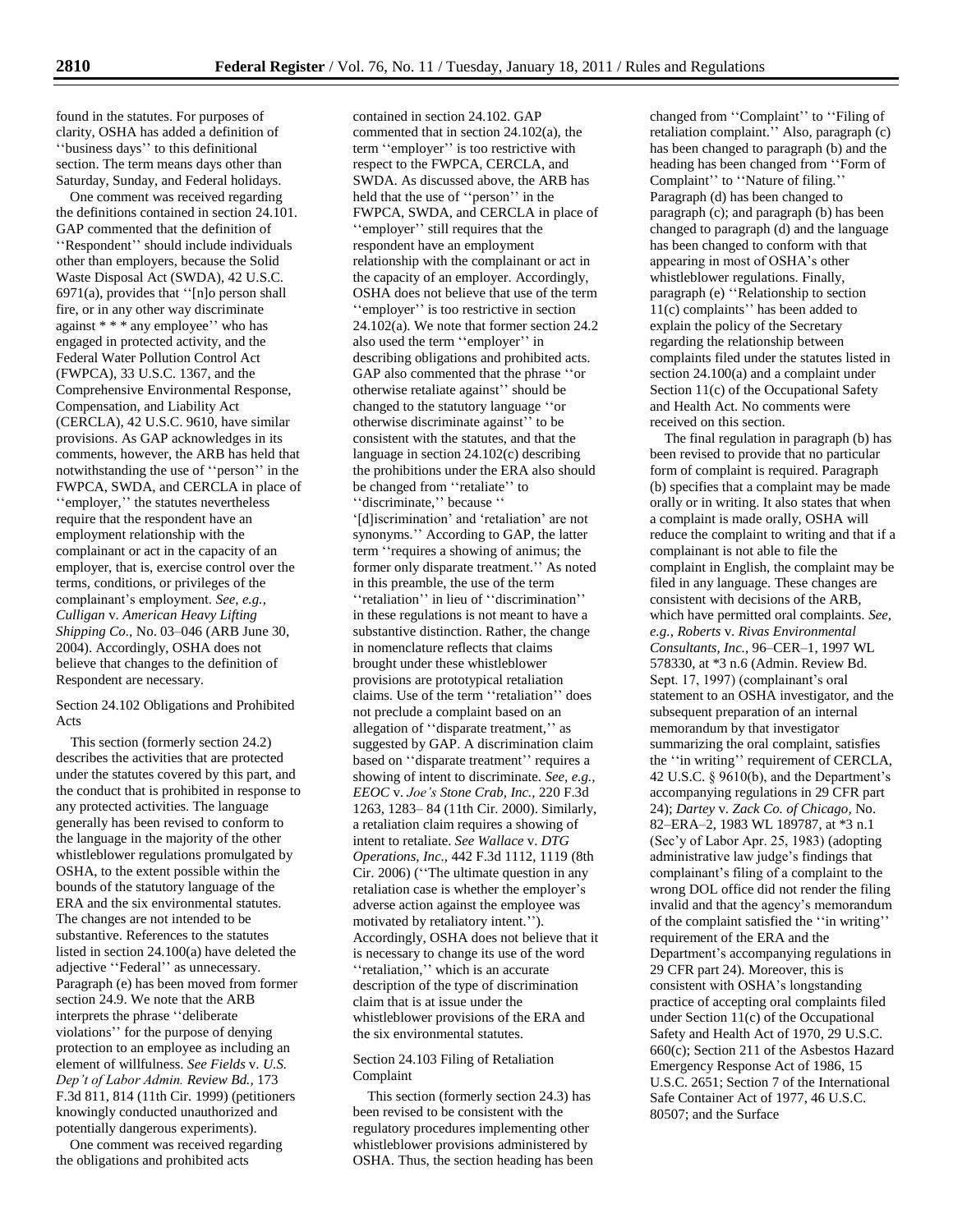Transportation Assistance Act of 1982, 49 U.S.C. 31105.

## Section 24.104 Investigation

This section (formerly section 24.4) has been revised so that its language will conform more closely to the language of the majority of OSHA's other whistleblower regulations. Additionally, former paragraph (b) of section 24.5 has been revised and moved to this section, and former paragraph (d) of section 24.4 has been revised and moved to section 24.105, where it more appropriately appears under ''Issuance of findings and orders.''

Paragraphs (e) and (f) of section 24.104 set forth the standards of causation that OSHA applies to cases under the six environmental whistleblower statutes and the ERA. When adjudicating whistleblower complaints under the six environmental whistleblower statutes, the Department has relied on standards derived from discrimination case law as set forth under *Mt. Healthy City School District Board of Education* v. *Doyle,* 429 U.S. 274 (1977); *Price Waterhouse* v. *Hopkins,* 490 U.S. 228 (1989); *Texas Department of Community Affairs* v. *Burdine,* 450 U.S. 248 (1981); and *McDonnell Douglas Corp.* v. *Green,*  411 U.S. 792 (1973). *See Abdur-Rahman* v. *Dekalb County,* ARB Case Nos. 08–003, 10–074, 2010 WL 2158226, at \*6 (Admin. Review Bd. May 18, 2010) (motion for reconsideration pending); *Dartey* v. *Zack Co.,* No. 82–ERA–2, 1983 WL 189787, at \*3–\*4 (Sec'y of Labor Apr. 25, 1983). Under these standards, a complainant may prove retaliation either by showing that the respondent took the adverse action because of the complainant's protected activity or by showing that retaliation was a motivating factor in the adverse action (*i.e.*  a ''mixed-motive analysis''). *See, e.g., Abdur-Rahman,* 2010 WL 2158226, at \*6 (FWPCA case applying a mixed motive analysis); *Higgins* v. *Alyeska Pipeline Serv. Corp.,* ARB Case No. 01– 022, 2003 WL 21488356, at \*4 (Admin. Review Bd. June 27, 2003) (explaining burdens of proof applicable to claims under TSCA, SWDA, and CAA); *Masek* v. *The Cadle Co.,* ARB Case No. 97–069, 2000 WL 562699, at \*9– \*10 (Admin. Review Bd. Apr. 28, 2000) (explaining burdens of proof applicable to claims under FWCPA, TSCA, CAA and CERCLA); *Combs* v. *Lambda Link,* ARB Case No. 96–066, 1997 WL 665483, at \*1– \*2 (Admin. Review Bd. Oct. 17, 1997) (applying mixed-motive analysis under CAA, TSCA, FWCPA).

If the complainant demonstrates that the respondent acted at least in part for prohibited reasons, the burden shifts to the respondent to prove by a preponderance of the evidence, that it would have reached the same decision even in the absence of protected activity. *See, e.g., Dixon* v. *U.S. Dep't of Interior, Bureau of Land Mgmt.,*  ARB Case No. 06–14706–160, 2008 WL 4124113, at \*9–\*10 (Admin. Review Bd. Aug. 28, 2008) (applying ''mixed motive'' analysis to claims under CERCLA and SDWA); *Dartey,* 1983 WL 189787, at \*4 (discussing *Mt. Healthy,* 429 U.S. at 287). In such cases, the employer ''bears the risk that 'the influence of legal and illegal motives cannot be separated.' ' *Mackowiak* v. *Univ. Nuclear Sys. Inc.,* 735 F.2d 1159, 1164 (9th Cir. 1984) (ERA case) (which quoted *NLRB* v. *Transp. Mgmt. Corp.,* 462 U.S. 393, 403 (1983)).

At the investigation stage, OSHA will dismiss the complaint unless the complainant makes a prima facie showing that protected activity was at least a motivating factor in the alleged adverse action. The complaint, supplemented as appropriate by interviews of the complainant, must allege the existence of facts and evidence to make a prima facie showing as follows:

(i) The employee engaged in a protected activity;

(ii) The respondent knew or suspected that the employee engaged in the protected activity;

(iii) The employee suffered an adverse action; and

(iv) The circumstances were sufficient to raise the inference that the protected activity was a motivating factor in the adverse action.

The complainant will be considered to have met the required showing if the complaint on its face, supplemented as appropriate through interviews of the complainant, alleges the existence of facts and either direct or circumstantial evidence sufficient to give rise to an inference that the respondent knew or suspected that the employee engaged in protected activity and that the protected activity was a motivating factor in the adverse action. The required showing may be satisfied, for example, if the complainant shows that the adverse action took place shortly after the protected activity, giving rise to the inference that it was a motivating factor in the adverse action. OSHA will dismiss the complaint if a preponderance of the evidence shows that the respondent would have taken the same adverse action in the absence of the complainant's protected activity.

The Department recognizes that after promulgation of the interim final rule, the Supreme Court issued *Gross* v. *FBL Financial Services, Inc.,* 129 S. Ct. 2343 (2009). The Court held in *Gross* that the prohibition against discrimination ''because of'' age in the Age Discrimination in Employment Act

(ADEA), 29 U.S.C. 623(a)(1), requires a plaintiff to ''prove that age was the 'butfor' cause of the employer's adverse decision.'' 129 S. Ct. at 2350 (citation omitted). The Court rejected arguments that a plaintiff could prevail in an action under the ADEA by showing that discrimination was a motivating factor for the adverse decision, after which the employer had the burden of proving that it would have reached the same decision for non-discriminatory reasons. *Id.* at 2351–52.

The Department does not believe that the Supreme Court's decision in *Gross* affects the long-standing burden-shifting framework applied in mixed-motive cases under the six environmental whistleblower statutes as reflected in the Department's regulations and case law. The Supreme Court's *Gross* decision involved an age discrimination case under the ADEA, not retaliation cases filed by individuals under the environmental statutes. The Supreme Court cautioned in *Gross* itself that ''[w]hen conducting statutory interpretation, we 'must be careful not to apply rules applicable under one statute to a different statute without careful and critical examination.' '' *Id.* at 2349 (quoting *Fed. Express Corp.* v. *Holowecki,* 552 U.S. 389, 393 (2008)); *see Smith* v. *Xerox Corp.,* 602 F.3d 320 (5th Cir. 2010) (ADEA analysis in *Gross* is inapplicable to Title VII antiretaliation cases); *But see, e.g., Serwatka* v. *Rockwell Automation, Inc.,* 591 F.3d 957 (7th Cir. 2010) (applying *Gross* reasoning to Americans with Disabilities Act).

In addition, as the Court noted in *Gross,*  its decision did not conflict with, or undermine, prior Supreme Court decisions applying the mixed motive burden-shifting framework to Constitutional cases and cases under the National Labor Relations Act (NLRA). *Gross,* 129 S. Ct. at 2352 n.6 (citing *Transp. Mgmt. Corp.,* 462 U.S. at 401– 403; and *Mt. Healthy City Bd. of Educ.,* 429 U.S. at 287); *but see Fairley* v. *Andrews,* 578 F.3d 518 (7th Cir. 2009) (applying *Gross* reasoning to First Amendment case), *cert. denied,* 130 S. Ct. 3320 (2010). The Court recognized the appropriateness of deferring to the National Labor Relations Board's (NLRB's) interpretation of the NLRA to allow a mixed motive burden-shifting analysis. *Gross,* 129 S. Ct. at 2352 n.6 (''The case involving the NLRA did not require the Court to decide in the first instance whether burden shifting should apply as the Court instead deferred to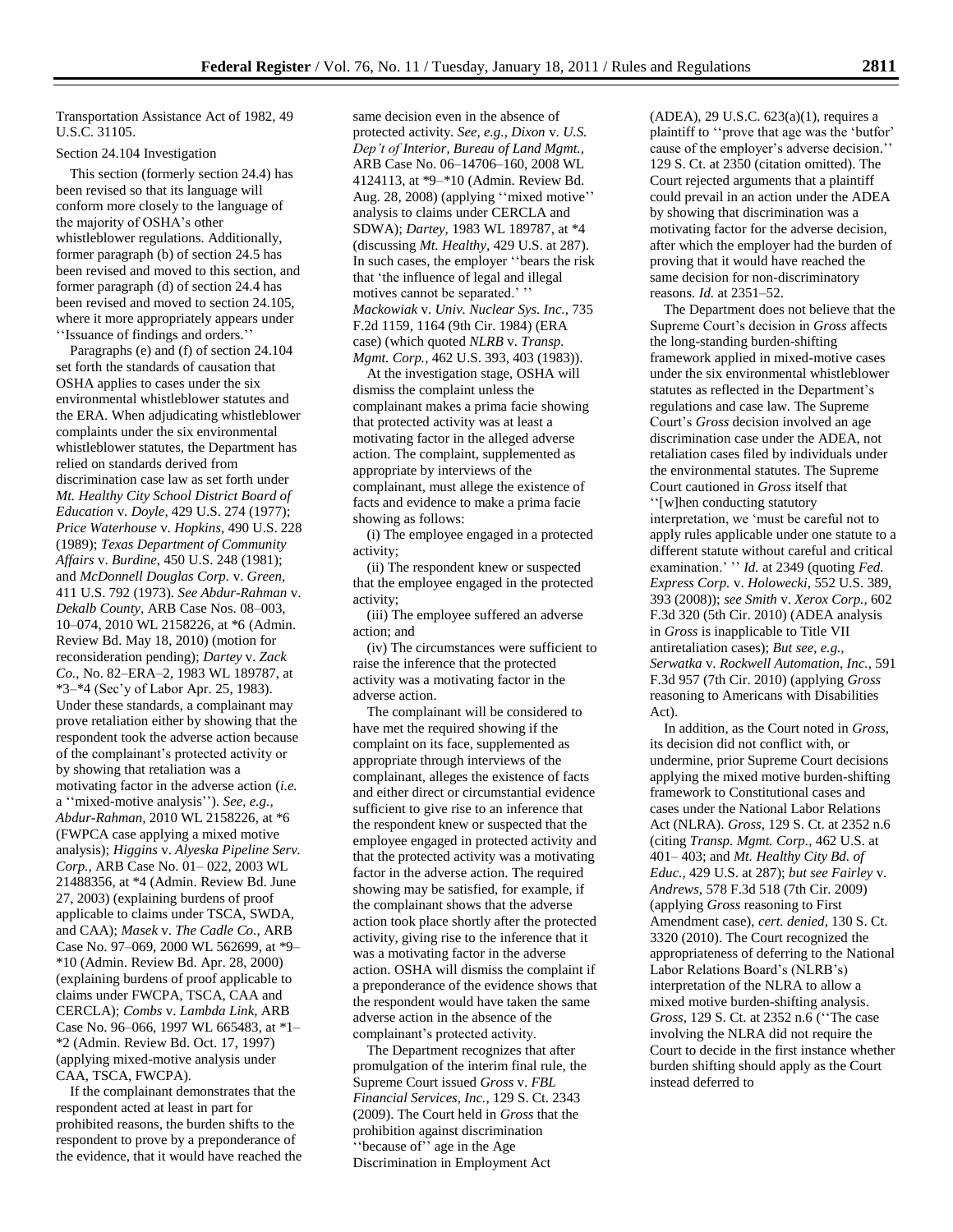the National Labor Relations Board's determination that such a framework was appropriate'') (citation omitted); *see Hunter* v. *Valley View Local Schs.,* 579 F.3d 688, 691–92 (6th Cir. 2009) (deferring to Department of Labor's Family and Medical Leave Act (FMLA) regulations in holding that prohibition in FMLA against interference with the exercise of rights permits mixed-motive analysis after *Gross*). With regard to the environmental whistleblower provisions, as with the NLRB's interpretation of the NLRA, the Secretary's longstanding administrative case law permits a mixed-motive analysis. This case law is due deference as the Secretary's reasonable interpretation of the environmental whistleblower statutes. *Knox*  v. *U.S. Dep't of Labor,* 434 F.3d 721, 724 (4th Cir. 2006) (''We review the ARB's interpretation of the CAA under the deferential standard set forth in *Chevron U.S.A., Inc.* v. *Natural Resources Defense Council, Inc.*''); *Anderson* v. *U.S. Dep't of Labor,* 422 F.3d 1155, 1173, 1181 (10th Cir. 2005) (providing Chevron deference to the ARB's construction of the environmental whistleblower statutes); *Reid* v. *Sec'y of Labor,* No. 95–3648, 1996 WL 742221, at \*1 (6th Cir. 1996) (unpubl'd) (106 F.3d 401 (Table)) (deferring to Secretary's reasonable construction of the term employee under CAA); *Mackowiak,* 735 F.2d at 1164 (deferring to Secretary's application of mixed-motive analysis under preamendment version of the ERA).

Finally, the Court in *Gross* based its decision that a mixed-motive analysis was inapplicable to the ADEA in part on its determination that Congress decided not to amend the ADEA to clarify that a mixedmotive analysis applied when it amended both the ADEA and Title VII in the Civil Rights Act of 1991 (Title VII). *Gross,* 129 S. Ct. at 2349 (''Unlike Title VII, the ADEA's text does not provide that a plaintiff may establish discrimination by showing that age was simply a motivating factor. Moreover, Congress neglected to add such a provision to the ADEA when it amended Title VII to add §§ 2000e–2(m) and  $2000e-5(g)(2)(B)$ , even though it contemporaneously amended the ADEA in several ways'') (citations omitted). In so finding, the Court noted that '' 'negative implications raised by disparate provisions are strongest' when the provisions were 'considered simultaneously when the language raising the implication was inserted.' '' *Id.* (quoting *Lindh* v. *Murphy,*  521 U.S. 320, 330 (1997)). Congress did not consider amendments to the environmental whistleblower provisions when it amended Title VII and the ADEA in the Civil Rights Act of 1991. Thus, the

environmental whistleblower statutes do not raise the strong negative implications that the Supreme Court noted in *Gross.*

The Department therefore believes that the application of a mixed-motive analysis to the environmental whistleblower statutes continues to be appropriate based on the ARB's longstanding decisions interpreting these statutes, is consistent with Congress' intent and is reasonable in the context of the remedial purposes of these laws to safeguard workers from retaliation for protected activity involving the public health and the environment.

Paragraph (f) of this section, which sets forth procedures that apply only in ERA cases, applies the ERA's statutory burdens of proof. Since the 1992 amendments to the ERA, its whistleblower provisions, in contrast to the other whistleblower provisions listed under section 24.100(a), have contained specific statutory standards for the dismissal and adjudication of complaints. *See* 42 U.S.C. 5851(b)(3)(A) through (b)(3)(D); Public Law 102–486, § 2902, 106 Stat. at 3123–3124. Because the ERA expressly sets forth the burdens of proof that apply to retaliation claims under that statute, the holding in *Gross* does not apply to the ERA. The ERA requires that a complainant make an initial prima facie showing that his or her protected activity was ''a contributing factor'' in the adverse action alleged in the complaint, *i.e.,* that the protected activity, alone or in combination with other factors, affected in some way the outcome of the employer's decision. 42 U.S.C. 5851(b)(3)(A). If the complainant does not make the prima facie showing, the investigation must be discontinued and the complaint dismissed. *See Trimmer* v. *U.S. Dep't of Labor,* 174 F.3d 1098, 1101 (10th Cir. 1999) (noting that the distinct burdenshifting framework of the 1992 ERA amendments served a ''gatekeeping function'' that ''stemmed frivolous complaints''). Even in cases where the complainant successfully makes a prima facie showing, the investigation must be discontinued if the employer demonstrates, by clear and convincing evidence, that it would have taken the same adverse action in the absence of the protected activity. Thus, under the ERA, the Secretary must dismiss the complaint and not investigate (or cease investigating) if either: (1) The complainant fails to meet the prima facie showing that protected activity was a contributing factor in the adverse action; or (2) the employer rebuts that showing by clear and convincing evidence that it would have taken the same adverse action absent the protected activity. Assuming that an investigation proceeds beyond the gatekeeping phase, the ERA specifies statutory burdens of proof that require an

employee to prove that the alleged protected activity was a ''contributing factor'' to the alleged adverse action. 42 U.S.C.  $5851(b)(3)(C)$ . If the employee proves that the alleged protected activity was a contributing factor to the adverse action, the employer, to escape liability, must prove by ''clear and convincing evidence'' that it would have taken the same action in the absence of the protected activity. A contributing factor is ''any factor, which alone or in combination with other factors, tends to affect in any way the outcome of the decision.'' *Marano* v. *Dep't of Justice,* 2 F.3d 1137, 1140 (Fed. Cir. 1993) (Whistleblower Protection Act, 5 U.S.C. 1221(e)(1)); *cf. Trimmer,* 174 F.3d at 1101 (the 1992 amendments aimed, in part, ''to make it easier for [ERA] whistleblowers to prevail in their discrimination suits'')). In proving that protected activity was a contributing factor in the adverse action, ''a complainant need not necessarily prove that the respondent's articulated reason was a pretext in order to prevail,'' because a complainant alternatively can prevail by showing that the respondent's " 'reason, while true, is only one of the reasons for its conduct,' '' and that another reason was complainant's protected activity. *See Klopfenstein* v. *PCC Flow Techs. Holdings, Inc.,* No. 04–149, 2006 WL 1516650, \*13 (ARB May 31, 2006) (discussing contributing factor test under SOX) (citing *Rachid* v. *Jack in the Box, Inc.,* 376 F.3d 305, 312 (5th Cir. 2004)).

The ERA statutory burdens of proof do not address the evidentiary standard that applies to a complainant's proof that protected activity was a contributing factor in an adverse action. Adhering to traditional Title VII discrimination law, it is the Secretary's position that the complainant must prove by a ''preponderance of the evidence'' that his or her protected activity contributed to the adverse action; otherwise, the burden never shifts to the employer to establish its ''clear and convincing evidence'' defense. *See, e.g., Dysert* v. *U.S. Sec'y of Labor,* 105 F.3d 607, 609 (11th Cir. 1997) (upholding Department's interpretation of 42 U.S.C.  $5851(b)(3)(C)$ , as requiring an employee to prove by a preponderance of the evidence that VerDate Mar<15>2010 13:37 Jan 14, 2011 Jkt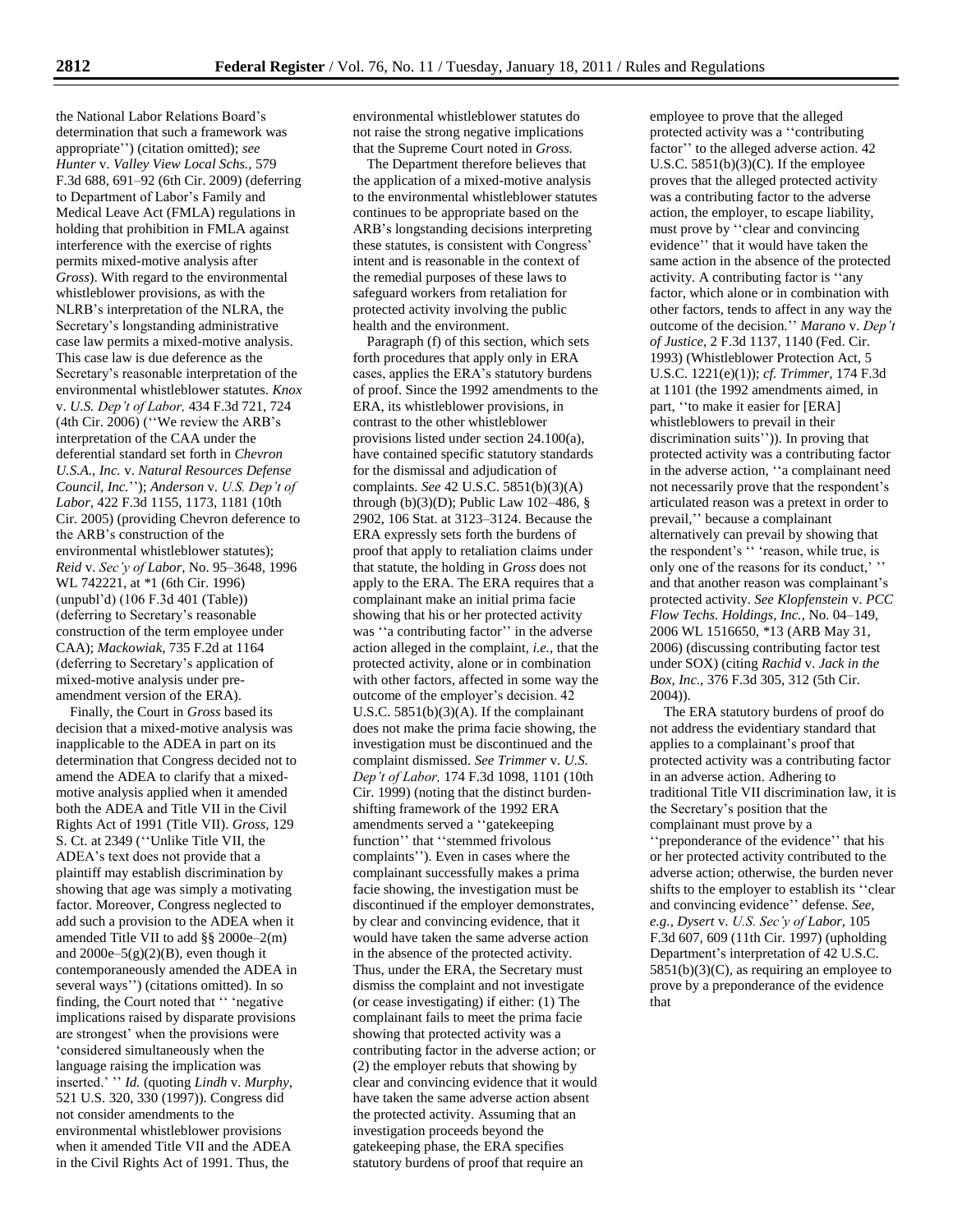protected activity was a contributing factor in an adverse action); *see also Trimmer,*  174 F.3d at 1102 (''[o]nly if the complainant meets his burden [of proving by a preponderance of the evidence that he engaged in protected activity that was a contributing factor in an adverse action] does the burden then shift to the employer to demonstrate by clear and convincing evidence that it would have taken the same unfavorable personnel action in the absence of such behavior.''); *Stone & Webster Engineering Corp.* v. *Herman,* 115 F.3d 1568, 1572 (11th Cir. 1997) (under section 5851, an employee must first persuade the Secretary that protected activity was a contributing factor in an adverse action and then, if the employee succeeds, the employer must prove by clear and convincing evidence that it would have taken the same action in the absence of protected activity).

The 1992 ERA amendments altered the employer's burden in traditional ''mixed motive'' cases; under the ERA, once the Secretary concludes that the employer acted for both prohibited and legitimate reasons, the employer can escape liability only by proving by clear and convincing evidence that it would have reached the same decision even in the absence of the protected activity. 42 U.S.C. 5851(b)(3)(D). The ''clear and convincing evidence'' standard is a higher burden of proof for employers than the former ''preponderance of the evidence'' standard. *See* 138 Cong. Rec. 32,081, 32,082 (1992). Comments were received on section 24.104 from GAP, NWC, William H. Ewing, Richard R. Renner, and Jason M. Zuckerman. GAP, Ewing, Renner, and Zuckerman commented that section 24.104(b) should require that the respondent's responses to the complaint be served on the complainant. According to GAP, while the procedures currently require the complainant to provide information that can be reviewed by the respondent, they do not require the respondent to share information with the complainant. Ewing, Renner, and Zuckerman commented that investigations would be improved if complainants were given copies of the respondents' responses. OSHA believes that these concerns are valid and has specified in the regulation that the agency will provide to the complainant (or the complainant's legal counsel if complainant is represented by counsel) a copy of all of respondent's submissions to the agency that are responsive to the complainant's whistleblower complaint. Before providing such materials to the complainant or the complainant's legal counsel, the agency will redact them, if necessary, in

accordance with the Privacy Act of 1974, 5 U.S.C. 552a, *et seq.,* and other applicable confidentiality laws. The agency expects that sharing information with complainants in accordance with this new provision will enhance OSHA's ability to conduct full and fair investigations and permit the Assistant Secretary to more thoroughly assess defenses raised by respondents.

Commenting on section 24.104(c), Renner and Zuckerman commented that it is important for employee witnesses of respondents to have the option of meeting privately with the OSHA investigator because they may be reluctant to speak to investigators for fear of retaliation. While OSHA does not believe that any changes to its regulations are necessary, it is OSHA's policy to meet privately with nonmanagement employees. The facts and circumstances of each case will be considered in determining whether an employee is a non-management employee. In addition, the whistleblower provisions of the six environmental statutes and the ERA protect management employees to the same extent that they protect nonmanagement employees. Thus, where the complainant is a management employee, it is OSHA's policy to meet privately with the complainant.

GAP objected to OSHA's use in sections  $24.104(d)$  and (e) of the terms ''unfavorable personnel action'' and ''adverse personnel action,'' because those terms suggest that only actions taken by an employer's personnel or human resources departments are actionable. OSHA does not believe that the reference to ''personnel action'' in sections 24.104(d) and (e) of the interim final rule suggested that only adverse actions taken by personnel or human resources departments are actionable. However, for clarity and consistency, the final regulatory text has been changed to use ''adverse action'' throughout.

GAP also commented with respect to section 24.104(e)(4) that to refuse to investigate or discontinue an investigation before all of the evidence is reviewed by OSHA is ''inconsistent with the letter and spirit of the employee protection provision of the ERA,'' and that only where there is no evidence of protected activity should an investigation be either not conducted or discontinued. Moreover, GAP commented that ''[t]he regulations must specify that investigators pay particular attention to pretext in the form of misuse of policies or unequal enforcement of policies against those who engage in protected activity.'' OSHA does not believe that these comments require revisions to the regulations. The language contained in section 24.104(e)(4) reflects the statutory

language of the ERA. *See* 42 U.S.C. 5851(b)(3)(A) and (3)(B). OSHA conducts fair and impartial investigations of whistleblower complaints. In evaluating the merits of a complaint, investigators credit only explanations for adverse action taken by an employer that are supported by the evidence.

NWC commented that these regulations should adopt the statutory ERA burdens of proof for complaints filed under the six environmental statutes, because since the 1992 ERA amendments, Congress has applied the ERA burdens of proof to other whistleblower statutes that it has enacted or amended, including the Pipeline Safety Improvement Act of 2002 (''PSIA''), 49 U.S.C. 60129; SOX; the Wendell H. Ford Aviation Investment and Reform Act for the 21st Century (''AIR21''), 49 U.S.C. 42121; and the Surface Transportation Assistance Act of 1982 (''STAA''), 49 U.S.C. 31105. NWC commented in this regard that the burdens of proof currently applied to the six environmental whistleblower acts are not statutory, but are based on employment discrimination law (Title VII), and that using the ERA burdens of proof for the six environmental statutes would serve the interests of justice. However, absent specific statutory direction, OSHA does not believe it is appropriate to apply the ERA's burdens of proof to the six environmental statutes.

Section 24.105 Issuance of Findings and **Orders** 

The procedures set forth in this section formerly appeared under a paragraph of section 24.4, the Investigations section. This new section was created for purposes of clarification and consistency with a majority of the other whistleblower regulations promulgated by OSHA. The former regulations provided that the Assistant Secretary would issue a ''Notice of Determination'' at the conclusion of the investigation, or upon dismissal of a complaint. These regulations no longer use the term ''Notice of Determination.'' Instead, the regulations refer to the issuance of findings and orders, the nomenclature used in most of OSHA's other whistleblower regulations. This change in nomenclature is not intended to be substantive.

The 30-day timeframe for completion of the investigation has been retained because it is a statutory requirement under the majority of the whistleblower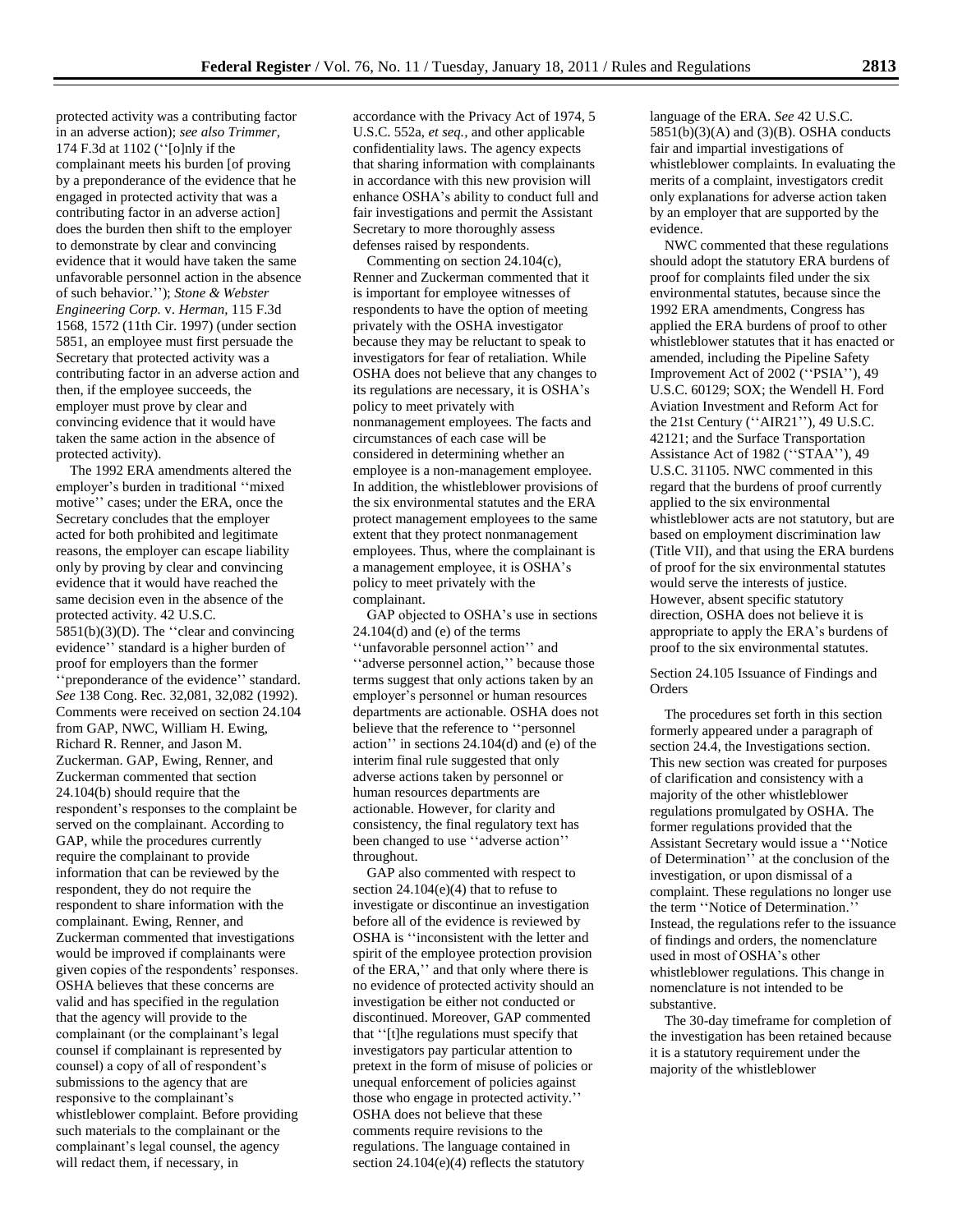statutes covered by this part (the Solid Waste Disposal Act, the Federal Water Pollution Control Act, and the Comprehensive Environmental Response, Compensation and Liability Act have no timeframe). The current regulations provide a 5-business-day timeframe for filing objections to the findings. These new regulations have been changed to provide that if no objections to the Assistant Secretary's findings and order are filed within 30 days of their receipt, the findings and order of the Assistant Secretary will become the final order of the Secretary. Thus, the timeframe for objecting to the findings and/or order and for requesting a hearing has been extended from 5 business days to 30 days. The Secretary is aware that, since the ERA, the Clean Air Act (''CAA''), the Safe Drinking Water Act (''SDWA''), and the Toxic Substances Control Act (''TSCA'') provide that the Secretary should issue a final decision within 90 days of the filing of the complaint, allowing the parties 30 days in which to object to the Assistant Secretary's findings and any order issued may have an impact on the Department's meeting the 90-day timeframe. Although the ERA amendments in 2005 did not change the 90 day timeframe, the Secretary believes that in amending the ERA in 2005, Congress recognized that it appropriately could take up to one year to complete the investigatory and adjudicative processing of a whistleblower complaint (*i.e.,* issue a final decision of the Secretary) under these environmental statutes. Accordingly, the Secretary believes that allowing 30 days for a party to object to the Assistant Secretary's findings and request a hearing is warranted. Not only does the extension make the regulations more consistent with those implementing the majority of the other whistleblower statutes administered by OSHA, it also offers the parties a more reasonable timeframe in which to consider whether to appeal the Assistant Secretary's findings.

With regard to this section, GAP, William H. Ewing, Richard R. Renner and Jason M. Zuckerman expressed approval for OSHA's decision to increase the time period for seeking a hearing from five business days to 30 days. In addition, GAP, Ewing, Renner, and Zuckerman commented that in section 24.105(b), the rule should specifically require service on the attorney of record for each party (if the party has counsel). Ewing, Renner, and Zuckerman commented that alternatively, the rule should allow objections within 30 days of the last date of service, when the party and his or her attorney are served at different times. Although it is already OSHA's policy to send its findings to the

complainant and the respondent by certified mail with copies to their respective attorneys, OSHA has revised the regulations to require service on the attorney of record.

## *Subpart B—Litigation*

Section 24.106 Objections to the Findings and Order and Request for a Hearing

Formerly, the procedures for requesting a hearing before an administrative law judge (''ALJ'') were set forth under section 24.6. As indicated above, to be effective, objections to the findings of the Assistant Secretary must be in writing and must be filed with the Chief Administrative Law Judge, U.S. Department of Labor, 800 K Street, NW., Washington, DC 20001 within 30 days of receipt of the findings. The date of the postmark, facsimile transmittal, or email communication is considered the date of the filing; if the objection is filed in person, by hand-delivery or other means, the objection is filed upon receipt. The filing of objections is also considered a request for a hearing before an ALJ. Although the parties are directed to serve a copy of their objections to the other parties of record, as well as the OSHA official who issued the findings and order, the Assistant Secretary, and the Associate Solicitor, Division of Fair Labor Standards, U.S. Department of Labor, 200 Constitution Ave., NW., Room N–2716, Washington, DC 20210, the failure to serve copies of the objections to the other parties of record does not affect the ALJ's jurisdiction to hear and decide the merits of the case. *See Shirani* v. *Calvert Cliffs Nuclear Power Plant, Inc.,* No. 04– 101, 2005 WL 2865915, \*7 (ARB Oct. 31, 2005).

GAP commented that the language in section 24.106(a) needs to be clarified because it is unclear whether detailed objections, which are unnecessary since an administrative hearing is *de novo,* must accompany a hearing request. GAP suggested that the regulation be changed to state that ''it is sufficient for an objecting party to request a hearing.'' OSHA has considered this concern and does not believe that changes to the rule are necessary or that the suggested change would add helpful clarification; the rule contains no requirement that a party file detailed objections to request a hearing.

## Section 24.107 Hearings

This section has been revised to conform to the majority of the other whistleblower regulations promulgated by OSHA. The interim final rule adopted the rules of practice of the Office of Administrative Law Judges at 29 CFR part 18, subpart A. In order to assist in obtaining full development of the facts in whistleblower proceedings, however, the interim final rule provided that formal rules of evidence do not apply. The section specifically provides for consolidation of hearings if both the complainant and respondent object to the findings and/or order of the Assistant Secretary. Otherwise, this section no longer addresses procedural issues, *e.g.,* place of hearing, right to counsel, procedures, evidence and record of hearing, oral arguments and briefs, and dismissal for cause, because the Office of Administrative Law Judges has adopted its own rules of practice that cover these matters. In order for hearings to be conducted as expeditiously as possible, and particularly in light of the provision in the ERA allowing complainants to seek a *de novo*  hearing in Federal court if the Secretary has not issued a final decision within one year of the filing of the complaint, this section in the interim final rule provided that the ALJ has broad authority to limit discovery. The preamble noted, for example, that an ALJ may limit the number of interrogatories, requests for production of documents, or depositions allowed. The preamble also noted that an ALJ may exercise discretion to limit discovery unless the complainant agrees to delay filing a complaint in Federal court for some definite period of time beyond the one-year point; and that if a complainant seeks excessive or burdensome discovery under the ALJ's rules and procedures at part 18 of Title 29, or fails to adhere to an agreement to delay filing a complaint in Federal court, a district court considering a request for *de novo* review might conclude that such conduct resulted in a delay due to the claimant's bad faith.

Former paragraphs (f) and (g) of this section have been moved to section 24.108.

Comments on section 24.107 were received from GAP, NWC, William H. Ewing, James F. Newport, Richard R. Renner, and Jason M. Zuckerman. GAP commented that this section should be rewritten to de-emphasize the importance of an expeditious hearing. According to GAP, limiting discovery injures complainants to a greater extent than respondents because the documents needed to prove their cases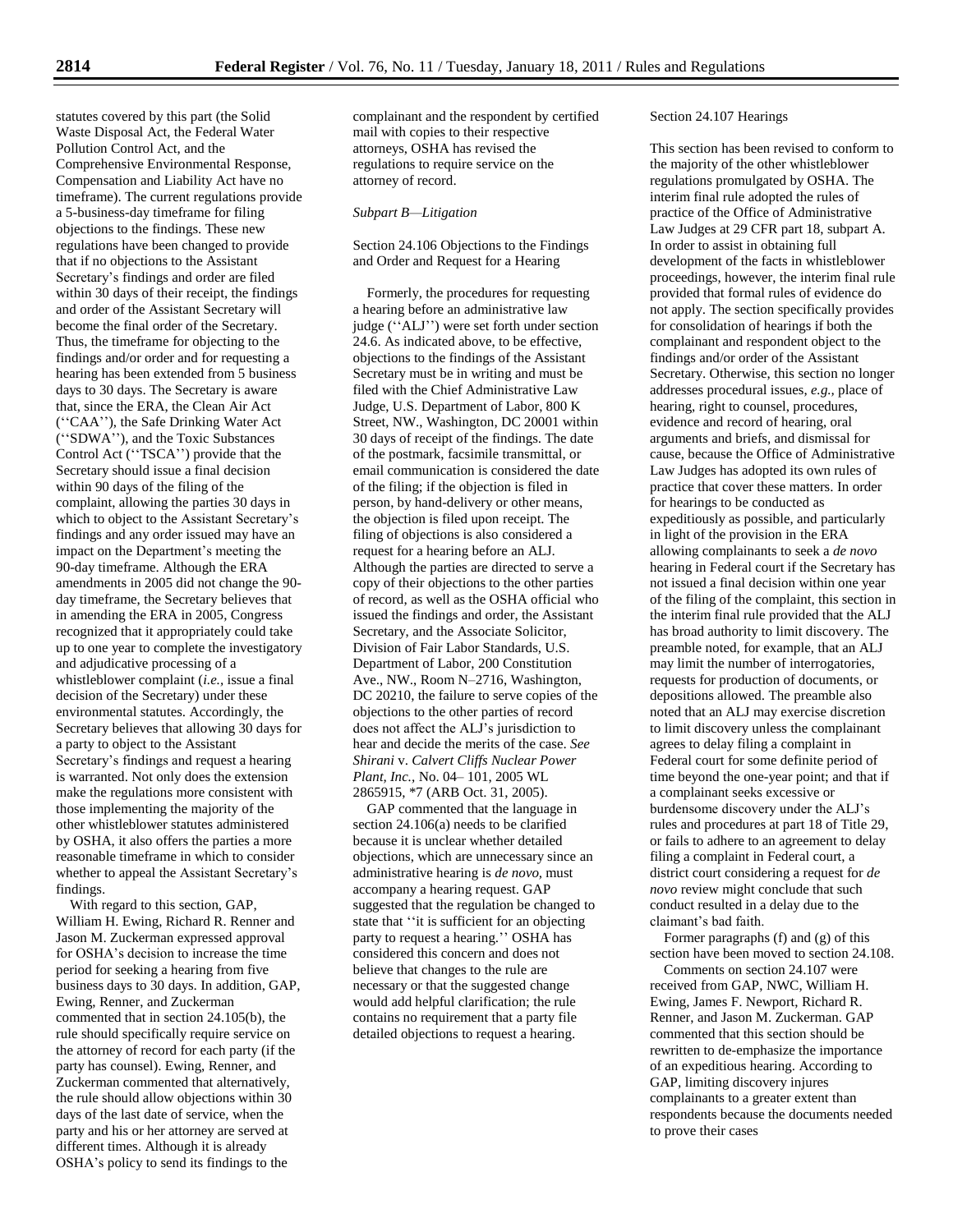are in the possession of the respondents. Similarly, NWC, Ewing, Newport, Renner, and Zuckerman opposed the last sentence of section 24.107(b), which provides ALJs with broad discretion to limit discovery to expedite hearings. NWC commented that there is no legal basis for treating discovery in whistleblower cases differently from how it is treated in Title VII cases and that it is inconsistent with the interests of justice and Congressional intent to limit the ability of whistleblowers to obtain evidence in discovery while holding them to the same evidentiary burden applicable in Title VII cases. Ewing, Renner, and Zuckerman suggested that instead of limiting discovery, hearings could be expedited by requiring parties to comply with the initial disclosure requirements under Federal Rules of Civil Procedure 26(a)(1), by shortening the time permitted for discovery, and by providing that ALJs can make adverse inferences of unlawful retaliation based on a respondent's failure to respond fully and completely to discovery requests. They also commented that hearings could be expedited by requiring parties to provide discovery responses in searchable electronic forms when a party has the responsive information in such forms. GAP also commented that the Department should clarify that it will not be considered bad faith ''to seek discovery; seek reasonable delays to allow discovery; or to accommodate the schedules of the parties, their counsel or the ALJ.'' Suggesting that most delays in administrative cases occur either at the investigative stage or during ARB review, GAP added that complainants should not be penalized for necessary delays at the hearing stage.

The provisions and statements to which GAP, NWC, Ewing, Newport, Renner, and Zuckerman object were intended by OSHA to implement Congress's intent that administrative whistleblower hearings under the ERA proceed expeditiously. *See*  42 U.S.C. 5851(b)(2)(A) and (b)(4). OSHA believes that the short time frames provided under the whistleblower statutes generally, as well as the provision in Section 211 of the ERA providing for *de novo* review in district court, illustrate a congressional intent that the Department expedite its administrative hearings and procedures. Nevertheless, after carefully considering the comments, OSHA has decided to remove the regulatory provision in the rule stating that ALJs have broad discretion to limit discovery. The provision essentially reiterates authority that ALJs currently possess under their procedural rules at 29 CFR 18.14— 18.21, which permit judges to limit discovery in appropriate circumstances as well as to make adverse

inferences where parties fail to comply with their discovery orders. Accordingly, the provision is not necessary. In response to GAP's comments, OSHA also has eliminated from the preamble the suggestion that a complainant's attempts to engage in extensive discovery when prosecuting or defending a claim before an ALJ might constitute a presumption of bad faith delay. And while OSHA agrees that it would be beneficial for parties to provide discovery responses in searchable electronic formats, it does not believe that it is appropriate for these regulations to specify how discovery in a particular case should proceed. The final rule now adopts the rules of evidence of the Office of Administrative Law Judges at 29 CFR part 18, subpart B, as well as the rules of practice at subpart A. Because it is no longer necessary for this rule to address evidentiary matters, paragraph (d) of this section has been deleted.

NWC commented regarding the preamble's discussion of this section that OSHA should not permit an employee to enter into an agreement to delay filing a complaint in district court because the jurisdictional time period for filing such an action cannot be altered by regulation. Rather, NWC commented that OSHA should add to section 24.107 a procedure in cases where third-party witnesses refuse to testify that permits employees to seek stays of their administrative proceedings so that they may file district court complaints once the one-year ''kick-out'' period has passed. NWC believes that such a procedure would encourage third-party witnesses who cannot be compelled by subpoena to testify in a whistleblower case to voluntarily appear before an ALJ proceeding. While third-party witnesses may be more inclined to voluntarily testify at ALJ hearings as an alternative to being compelled to testify in district court pursuant to a subpoena, OSHA does not believe that a special regulatory procedure to enable complainants to seek stays prior to filing in district court is necessary; the regulations do not prohibit an employee from seeking a stay from an ALJ based on his or her intention to file a *de novo* action in district court.

Finally, James F. Newport commented that the new rule shifts the cost of attending hearings to the complainant by removing the requirement that the hearing be held within 75 miles of the complainant's residence (*see* former section 24.6(c)). Newport commented that this change could discourage complainants from pursuing a case because of the financial burden. OSHA does not believe that the removal of the requirement that the hearing be held within 75 miles of the complainant's

residence will discourage complainants from pursuing a case due to financial burden. This rule provides that the rules of practice and procedures for administrative hearings before the OALJ should apply to ALJ hearings. The OALJ's rules of practice and procedure provide, at 29 CFR 18.27(c): ''Unless otherwise required by statute or regulations, due regard shall be given to the convenience of the parties and the witnesses in selecting a place for the hearing.'' This same provision has governed the scheduling of hearings under regulations implementing the whistleblower protection provisions of AIR21, 29 CFR part 1979; SOX, 29 CFR part 1980; and PSIA, 29 CFR part 1981. No evidence has been submitted to suggest that complainants have been discouraged from pursuing cases under those statutes out of concern for the potential location of the hearing.

#### Section 24.108 Role of Federal Agencies

This new section was added to conform these regulations to the majority of OSHA's other whistleblower regulations. As noted above, the substance of this section formerly was set forth under paragraphs (f) and (g) of section 24.6, the section covering hearings. No substantive changes are intended. Under the ERA and the environmental whistleblower statutes, OSHA does not ordinarily appear as a party in the proceeding. The Secretary has found that in most whistleblower cases, parties have been ably represented and the public interest has not required the Department's participation. Nevertheless, the Assistant Secretary, at his or her discretion, may participate as a party or amicus curiae at any time in the administrative proceedings. For example, the Assistant Secretary may exercise his or her discretion to prosecute the case in the administrative proceeding before an ALJ; petition for review of a decision of an ALJ, including a decision based on a settlement agreement between the complainant and the respondent, regardless of whether the Assistant Secretary participated before the ALJ; or participate as amicus curiae before the ALJ or in the ARB proceeding. Although we anticipate that ordinarily the Assistant Secretary will not participate, the Assistant Secretary may choose to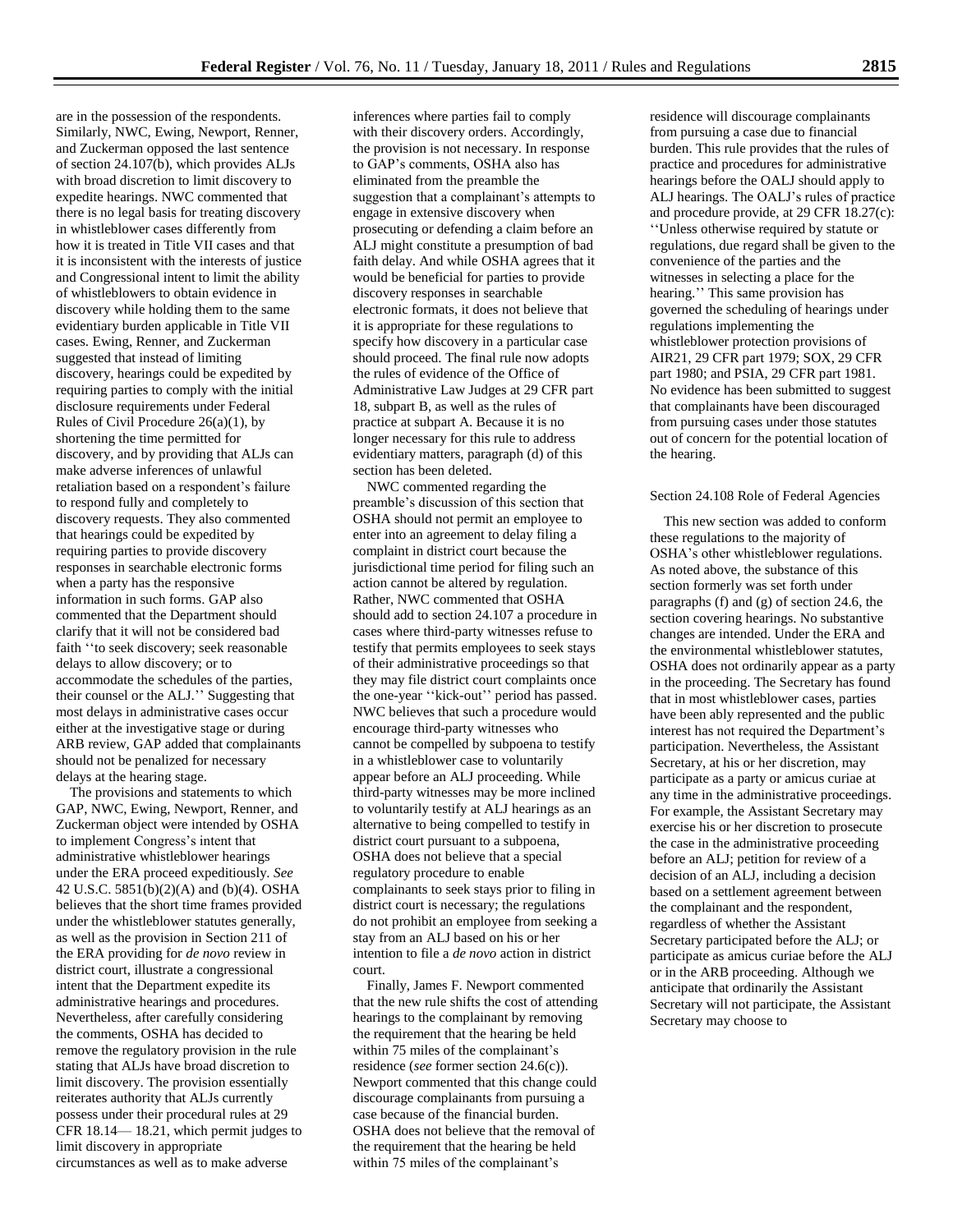do so in appropriate cases, such as cases involving important or novel legal issues, large numbers of employees, alleged violations which appear egregious, or where the interests of justice might require participation by the Assistant Secretary. The Environmental Protection Agency, the Nuclear Regulatory Commission, and the Department of Energy, at those agencies' discretion, also may participate as amicus curiae at any time in the proceedings.

NWC commented that when a State agency is named as a party, OSHA should be required to intervene or participate as a party in the proceeding. In support of this comment, NWC stated that the public interest would be served if OSHA intervened in every case in which a State agency is a named respondent because Congress intended that the whistleblower provisions of the six environmental acts cover State agencies. Richard R. Renner and Jason M. Zuckerman commented that OSHA should consider intervening on behalf of complainants, especially where a complainant is *pro se,* disputing OSHA's statement in the preamble that ''in most whistleblower cases, parties have been ably represented and the public interest has not required the Department's participation.''

OSHA continues to believe that its participation as a routine matter in all whistleblower cases is neither necessary nor an effective use of its resources. Nevertheless, as noted above, it is OSHA's policy to consider participating in cases in which the Assistant Secretary considers the agency's participation to be in the interests of justice. The inability of complainants to pursue their own actions against State employers and their lack of representation by counsel are among the factors that OSHA considers when exercising its discretion to intervene as a party or as an *amicus.*

## Section 24.109 Decision and Order of the Administrative Law Judge

This section sets forth the content of the decision and order of the ALJ, and includes the standard for finding a violation under the environmental statutes and the ERA. The section further provides that the Assistant Secretary's determination to dismiss the complaint without an investigation or without a complete investigation pursuant to section 24.104 is not subject to review. Thus, paragraph (c) of section 24.109 clarifies that the Assistant Secretary's determinations on whether to proceed with an investigation under the ERA and whether to make particular investigative findings under any of the statutes subject to this part are discretionary decisions not subject to review by the ALJ. The ALJ hears cases *de novo* and,

therefore, as a general matter, may not remand cases to the Assistant Secretary to conduct an investigation or make further factual findings. Paragraph (c) further clarifies that the ALJ will either hear a case on the merits or dispose of the matter without a hearing if appropriate. A full discussion of the burdens of proof used by the Department of Labor to resolve whistleblower cases under this part is set forth above in the discussion of section 24.104.

This section also has been revised to eliminate the requirement under the ERA for the ALJ to issue a preliminary order of reinstatement separate from the findings. The section clarifies that when an ALJ's decision finds that the complaint has merit and orders relief, the order will be effective immediately upon its receipt by the respondent, except for that part of the order awarding compensatory damages. Congress intended that whistleblowers under the ERA be reinstated and provided additional interim relief based upon the ALJ's order even while the decision is on review with the ARB. The previous regulations have caused confusing delays to the complainant's right to immediate reinstatement. *See, e.g., McNeill* v. *Crane Nuclear, Inc.,* ARB Case No. 02–002, 2002 WL 31932543, at \*1–\*2 (Admin. Review Bd. Dec. 20, 2002). The Secretary intends that, by eliminating any requirement that the ALJ ''shall also issue a preliminary order providing [all of the] relief'' specified in the recommended order before an interim order becomes effective, confusion will be avoided and congressional intent to have complainants promptly reinstated based upon a meritorious ALJ decision will be better effectuated. *Id.* Furthermore, the ALJ's order will be effective immediately whether or not the ALJ designates the decision and/or order as recommended.

The substance of the rest of this section was formerly found in section 24.7. The requirement that the ALJ issue a decision within 20 days after the conclusion of the hearing has been eliminated because procedures for issuing decisions, including their timeliness, are addressed by the Rules of Practice and Procedure for Administrative Hearings Before the Office of Administrative Law Judges at 29 CFR 18.57. GAP commented that the language in section 24.109(b) discussing the burdens of proof should be clarified.

GAP commented that the regulation should be changed to state affirmatively with respect to the respondent's burden that ''relief must be ordered unless'' the respondent carries its burden of proof, rather than to state that ''relief may not be ordered'' if the respondent demonstrates by

clear and convincing evidence under the ERA, or by preponderance of the evidence under the environmental statutes, that it would have taken the same action in the absence of protected activity. The language used in the regulation, however, accurately reflects the statutory language in section 211 of the ERA and, consistent with that language, the regulation retains language indicating that relief may not be ordered if the respondent proves by a preponderance of the evidence under the environmental statutes that it would have taken the same action in the absence of protected activity.

Section 24.110 Decision and Orders of the Administrative Review Board

The decision of the ALJ is the final decision of the Secretary if no timely petition for review is filed with the ARB. Upon the issuance of the ALJ's decision, the parties have 10 business days within which to petition the ARB for review of that decision, or it becomes the final decision of the Secretary and is not subject to judicial review. The date of the postmark, facsimile transmittal, or e-mail communication will be considered to be the date of filing; if the petition is filed in person, by hand-delivery or other means, the petition is considered filed upon receipt. The appeal provisions in this part have been revised, consistent with the majority of OSHA's other whistleblower regulations, to provide that an appeal to the ARB is no longer a matter of right but is accepted at the discretion of the ARB. Congress intended these whistleblower actions to be expedited and this change may assist in furthering that goal. The parties should identify in their petitions for review the legal conclusions and orders to which exception is taken, or the exceptions will ordinarily be deemed waived. The ARB has 30 days to decide whether to grant the petition for review. If the ARB does not grant the petition, the decision of the ALJ becomes the final decision of the Secretary. The ERA, CAA, SDWA, and TSCA contain a 90- day timeframe for issuing final agency decisions. Notwithstanding this short timeframe, the Secretary believes that it is appropriate to give the ARB 30 days in which to decide whether to grant review; as stated above, the Secretary believes that in amending the ERA in August 2005, Congress recognized that VerDate Mar<15>2010 13:37 Jan 14, 2011 Jkt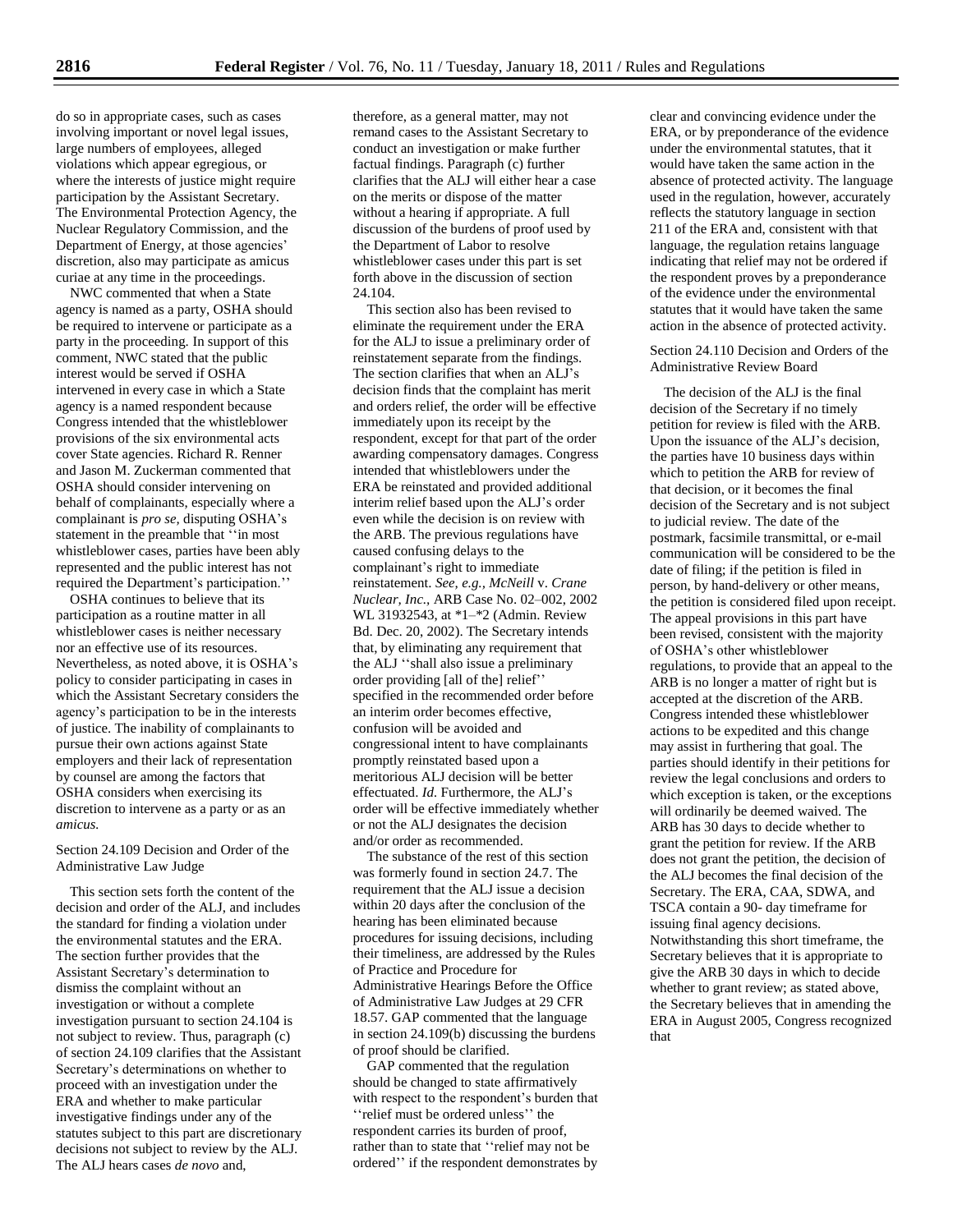the Department appropriately could take up to one year to complete the investigatory and adjudicative processing of a whistleblower complaint under these statutes. If a timely petition for review is filed with the ARB, any relief ordered by the ALJ, except for that ordered under the ERA, is inoperative while the matter is pending before the ARB. The relief ordered by the ALJ under the ERA is effective immediately except for that portion awarding compensatory damages. This section further provides that, when the ARB accepts a petition for review, the ALJ's factual determinations will be reviewed under the substantial evidence standard.

This section also provides that in the exceptional case, the ARB may grant a motion to stay an ALJ's order of relief under the ERA, which otherwise will be effective while review is conducted by the ARB. The Secretary believes that a stay of an ALJ's order of relief under the ERA only would be appropriate where the respondent can establish the necessary criteria for equitable injunctive relief, *i.e.,*  irreparable injury, likelihood of success on the merits, and a balancing of possible harms to the parties and the public favors a stay.

Comments on section 24.110 were received by NWC, William H. Ewing, Richard R. Renner, and Jason M. Zuckerman. NWC commented that the 10 day period for filing objections is too short and that parties should be given between 30 and 60 days to petition for review, depending on the level of specificity required in the petition. Ewing, Renner, and Zuckerman also commented that the time period for petitioning for review by the ARB was too short and suggested a 30-day period to petition for review. In addition, Ewing, Renner, and Zuckerman suggested that rather than provide that exceptions not raised in the petition for review ordinarily will be waived, the regulations should permit parties to supplement the reasons for seeking review when filing their opening briefs. They commented that to the extent that the ARB needs to determine whether there are issues meriting review, the regulations can require that a party file a petition that identifies good grounds for review, and permit the party to raise additional assignments of error in the brief.

OSHA believes that 10 business days, which also is the time frame under AIR21 (*see* 29 CFR 1979.110(a)) and under SOX (*see* 29 CFR 1980.110(a)), is sufficient time to petition for review of an ALJ decision, particularly in light of the fact that the rule uses the date of filing to determine timeliness rather than the date of the ARB's receipt of the petition.

Furthermore, OSHA believes that to enable the ARB to determine whether to accept review, it is necessary that the petition for review identify the rulings to which the party seeking review takes exception. Nevertheless, it is not necessary that the petition identify each factual finding to which the party objects. Rather, it is sufficient that the petition generally identify the legal conclusions that are alleged to be erroneous. OSHA has amended these regulations accordingly.

NWC commented that these regulations should revert to the previous practice that required the ARB to review the entire record on appeal *de novo.* As indicated above, in providing that the ARB will review factual determinations under the substantial evidence standard, these regulations apply the standard of review that the ARB applies in reviewing ALJ decisions under the whistleblower provisions of AIR21, SOX, and PSIA. OSHA believes that, because the ARB is an appellate body, it is appropriate for the ARB to give special deference to the findings of the trier of fact. *See Henrich* v. *Ecolab, Inc.,* No 05–030, 2007 WL 1578490, at \*4 (Admin. Review Bd. May 30, 2007) (''As we and our predecessors often have noted, the Board is an appellate body. We review ALJ decisions for error; we do not simply sit as a second-tier factfinder.''). Accordingly, no change to the standard of review is necessary.

Finally, OSHA is changing the regulation at section 24.110(b) to correct the inadvertently erroneous statement that when the ARB denies a petition for review of an ALJ's decision, judicial review is not available. Although no comments were received regarding this error, OSHA is amending the rule to clarify that judicial review is available in cases where the ARB denies review of an ALJ decision for which appropriate review was sought.

#### *Subpart C—Miscellaneous Provisions*

Section 24.111 Withdrawal of Complaints, Objections, and Petitions for Review; Settlement

This section provides for procedures and time periods for withdrawal of complaints, the withdrawal of findings by the Assistant Secretary, and the withdrawal of objections to findings. It also provides for approval of settlements at the investigative and adjudicative stages of the case. The regulations reflect that settlement agreements under the statutory provisions of the ERA, CAA, SDWA, and TSCA must be reviewed and approved by the Secretary to ensure that they are just and reasonable and in the public interest. *See Beliveau* v. *United States Dep't of Labor,* 170 F.3d 83,

86 (1st Cir. 1999); *Macktal* v. *Secretary of Labor,* 923 F.2d 1150, 1154 (5th Cir. 1991). Although it has been OSHA's practice to review settlements for approval under all the environmental whistleblower statutes, it is required by statute only under the ones noted above. *See Bertacchi* v. *City of Columbus—Division of Sewerage & Drainage,* ARB Case No. 05–155 (April 13, 2006). Notwithstanding this statutory distinction, the Department encourages the parties to submit all settlements for review and approval, even those arising under the CERCLA, SWDA, and FWPCA. We note that a settlement that has not been reviewed and approved by the Secretary will not be considered a final order enforceable under section 24.113

One comment was received regarding section 24.111. NWC commented that the section should be dropped and that the former practice of liberally permitting employees to withdraw claims, without prejudice, should be continued, especially under the six environmental acts, in which employees are required to file claims within 30 days. NWC commented that any restriction on the right to freely withdraw claims without prejudice will chill an employee's willingness to file a claim and punish employees who simply needed to protect their procedural rights. OSHA does not believe that section 24.111 hinders a complainant's ability to withdraw his or her complaint prior to the filing of objections to the Assistant Secretary's findings and/or order. However, when OSHA is aware that a withdrawal is requested after a settlement has been reached between the complainant and the respondent, the Assistant Secretary's approval is necessary to ensure that the settlement is just, reasonable, and in the public interest. This policy, which is required by statute in most instances, recognizes that:

The Department of Labor does not simply provide a forum for private parties to litigate their private employment discrimination suits. Protected whistleblowing under the ERA may expose not just private harms but health and safety hazards to the public. The Secretary represents the public interest by assuring that settlements adequately protect whistleblowers.

*Beliveau,* 170 F.3d at 88 (quoting *Hoffman* v. *Fuel Econ. Contracting,* 97– ERA–33 (Sec'y Order Denying Request to Reconsider, Aug. 4, 1989); *see also Thompson* v. *U. S. Dep't of Labor,* 885 F.2d 551, 556 (9th Cir. 1989) (Secretary must approve all settlement agreements under the ERA).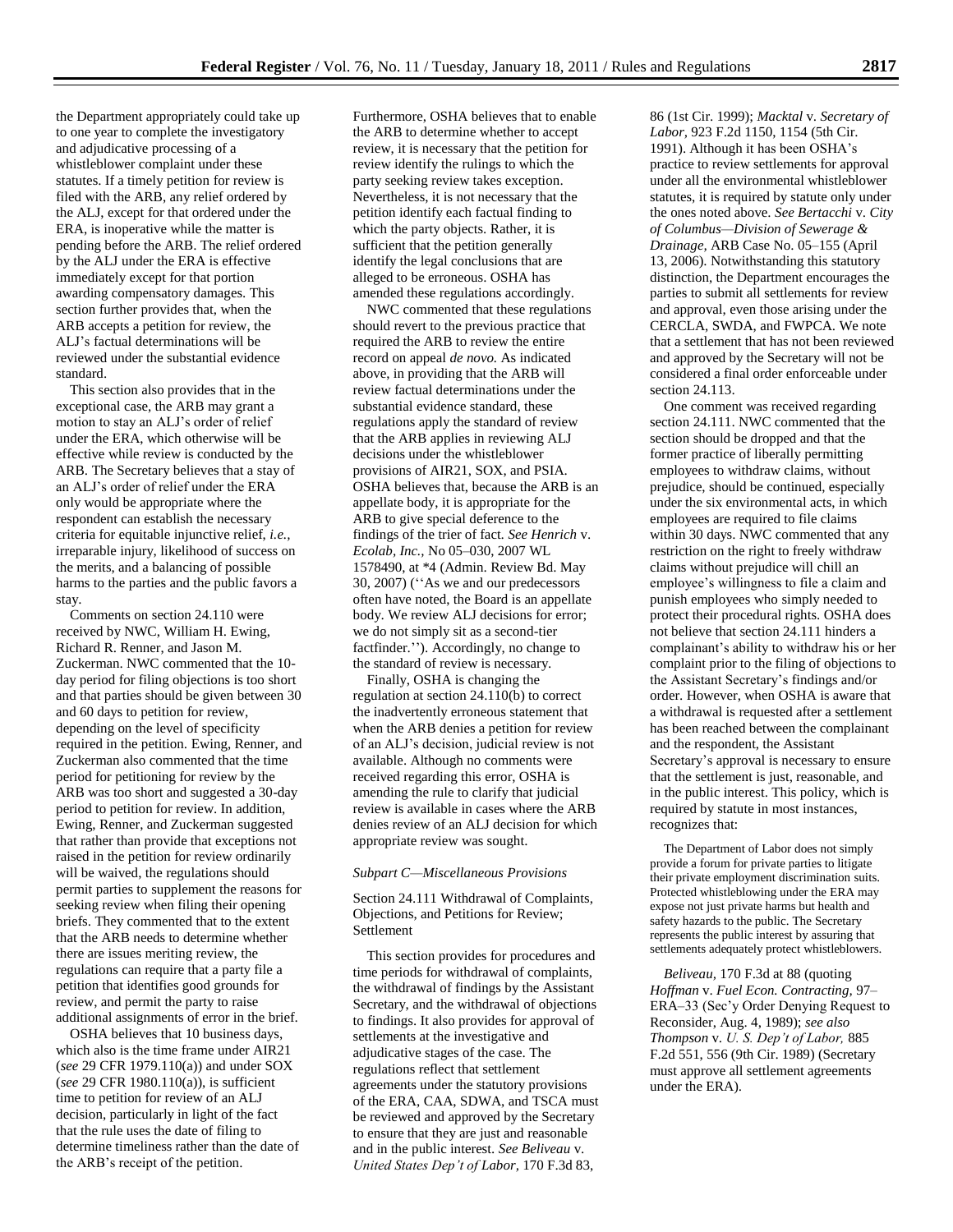Significant revisions are being made to paragraph (c), which addresses situations in which parties seek to withdraw either objections to the Assistant Secretary's findings and/or preliminary order or petitions for review of ALJ decisions. Paragraph (c) provides that a party may withdraw its objections to the Assistant Secretary's findings and/or preliminary order at any time before the findings and preliminary order become final by filing a written withdrawal with the ALJ. Similarly, if a case is on review with the ARB, a party may withdraw its petition for review of an ALJ's decision at any time before that decision becomes final by filing a written withdrawal with the ARB. The ALJ or the ARB, depending on where the case is pending, will determine whether to approve the withdrawal of the objections or the petition for review. Paragraph (c) clarifies that if the ALJ approves a request to withdraw objections to the Assistant Secretary's findings and/or preliminary order, and there are no other pending objections, the Assistant Secretary's findings and preliminary order will become the final order of the Secretary. Likewise, if the ARB approves a request to withdraw a petition for review of an ALJ decision, and there are no other pending petitions for review of that decision, the ALJ's decision will become the final order of the Secretary. Finally, paragraph (c) provides that if objections or a petition for review are withdrawn because of settlement, the settlement must be submitted for approval in accordance with paragraph (d).

#### Section 24.112 Judicial Review

This section describes the statutory provisions for judicial review of decisions of the Secretary and requires, in cases where judicial review is sought, the ARB to submit the record of proceedings to the appropriate court pursuant to the Federal Rules of Appellate Procedure and the local rules of such court. Paragraph (d) reflects that original jurisdiction for judicial review of a decision issued under the Comprehensive Environmental Response, Compensation and Liability Act is with the district courts rather than the appellate courts. *See* 42 U.S.C. 9610(b) and 9613(b). The paragraph also reflects, however, that when an agency decision is based on other statutes that provide for direct review in the court of appeals, principles of judicial economy and consistency justify review of the entire proceeding in the court of appeals. *See Ruud* v. *U. S. Dep't of Labor,*  347 F.3d 1086, 1090 (9th Cir. 2003) (''[T]he court of appeals should entertain a petition to review an agency decision made pursuant to the agency's authority under two or more statutes, at least one of which

provides for direct review in the court of appeals, where the petition involves a common factual background and raises a common legal question. Consolidated review of such a petition avoids inconsistency and conflicts between the district and appellate courts while ensuring the timely and efficient resolution of administrative cases.''); *see also Shell Oil Co.* v. *F.E.R.C.,* 47 F.3d 1186, 1195 (DC Cir. 1995) (''[W]hen an agency decision has two distinct bases, one of which provides for exclusive jurisdiction in the court of appeals, the entire decision is reviewable exclusively in the appellate court.'') (citations and internal question marks omitted). No comments were received on this section.

## Section 24.113 Judicial Enforcement

This section describes the Secretary's power under several of the statutes listed in section 24.100(a) to obtain judicial enforcement of orders and the terms of a settlement agreement. It also provides for enforcement of orders of the Secretary by the person on whose behalf the order was issued under the ERA and the CAA. No comments were received on this section.

Section 24.114 District Court Jurisdiction of Retaliation Complaints Under the Energy Reorganization Act

This section sets forth the ERA provision allowing complainants to bring an action in district court for *de novo* review if there has been no final decision of the Secretary within one year of the filing of the complaint and there is no delay due to the complainant's bad faith. It provides that complainants will give notice 15 days in advance of their intent to file a complaint in district court. This provision authorizing a Federal court complaint is similar to those under the whistleblower provisions of SOX, STAA, the National Transit Systems Security Act of 2007, and the Federal Railroad Safety Act. In the interim final rule, the Secretary noted that this statutory scheme created the possibility that a complainant would file a complaint in district court after having litigated a claim before the agency and having received a decision from an ALJ or the ARB. The Secretary believed that it would be a waste of the resources of the parties, the Department, and the courts for complainants to pursue duplicative litigation. Accordingly, the Secretary suggested that the Federal courts might apply principles of issue or claim preclusion if a complainant brought a new action in Federal court following extensive litigation before the Department that resulted in a decision by an ALJ or the ARB. The Secretary also stated that where

an administrative hearing had been completed and a matter was pending before an ALJ or the ARB for a decision, a Federal court also might treat a complaint as a petition for mandamus and order the Department to issue a decision under appropriate time frames.

Two comments were received regarding section 24.114. NWC commented that because the rules concerning issue and claim preclusion only apply to an agency's final order and an ALJ's decision is not a final order, the Department should not advise Federal courts or parties that res judicata and/or collateral estoppel principles may apply. NWC further commented that because once an employee exhausts his or her administrative remedies, the Department cannot legally implement a rule restricting an employee's right to file in Federal court, it should not urge a Federal court to remand a case back to the Department. NWC suggested that a potential waste of resources is not at issue because the discovery and hearing testimony obtained during an administrative proceeding may be used in the Federal court proceeding.

In response to these comments, OSHA has reconsidered the statements made in the interim final rule. OSHA recognizes that there is no statutory basis for including preclusion principles in these regulations, and that the ERA does not delegate authority to the Secretary to regulate litigation in the Federal district courts. *See Adams Fruit Co., Inc.* v. *Barrett,* 494 U.S. 638, 649–50 (1990). Accordingly, the language in the preamble addressing issue preclusion principles and mandamus has been removed.

Also on further consideration, the Secretary does not believe that it is reasonable to construe the statute to permit a complainant to initiate an action in Federal court *after* the Secretary issues a final decision, even if the date of the final decision is more than one year after the filing of the complaint. In the Secretary's view, the purpose of the ''kick out'' provision is to aid the complainant in receiving a prompt decision. That goal is not implicated in a situation where the complainant already has received a final decision from the Secretary. In addition, permitting the complainant to file a new case in district court in such circumstances could conflict with the parties' rights to seek judicial review of the Secretary's final decision in the courts of appeals. The regulation has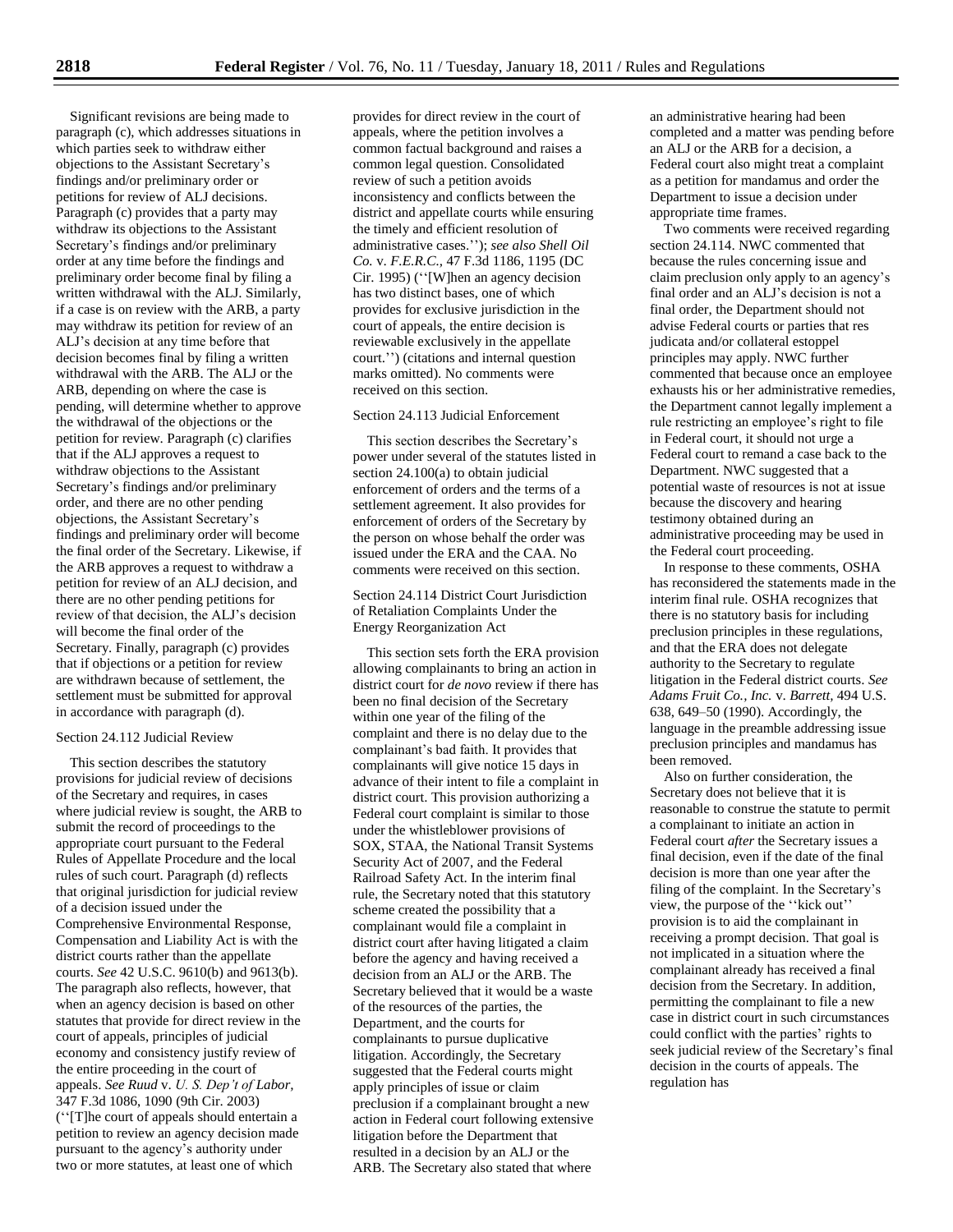been reworded in accordance with this position.

Finally, GAP commented that OSHA's requirement under section 24.114(b) that a complainant file a notice with the agency of his or her intention to seek relief in district court within 15 days of filing his or her *de novo* action in district court goes beyond the ERA's requirements.

Although the 15-day notice provision is not required by statute, OSHA believes that this notice provision falls within the scope of these procedural rules.

## Section 24.115 Special Circumstances; Waiver of Rules

This section provides that in circumstances not contemplated by these rules or for good cause the ALJ or the ARB may, upon application and notice to the parties, waive any rule as justice or the administration of the statutes listed in section 24.100(a) requires. No comments were received on this section.

## Appendix A—Your Rights Under the ERA

The notice that employers are required to post under Section 211(i) of the ERA has been revised to reflect the 2005 amendments. Specifically, the notice now reflects that the definition of ''employer'' has been expanded and that the employee has a right to file a complaint in district court if the Secretary has not issued a final decision within one year of the filing of the complaint and the delay is not due to the bad faith of the employee. As noted above, we also have substituted the term ''retaliation'' for ''discrimination.'' The

notice has also been revised to clarify that a complaint may be filed orally or in writing and that if a complainant is not able to file the complaint in English, the complaint may be filed in any language.

One comment was received regarding Appendix A. GAP commented that the notice should be clarified to state that an employee is protected for raising concerns about a suspected violation of regulations or orders issued by the NRC or DOE. OSHA does not believe that changes to this notice are required because the protected activity listed on the notice applies the language used in the statute. Nevertheless, OSHA notes that the Secretary has held that the reporting of possible violations of NRC regulations is protected activity under the ERA. *See McDonald* v. *University of Missouri,* No. 90–ERA–59, 1995 WL 848132, \*5 (DOL Off. of Adm. App. Mar. 21, 1995). A similar analysis suggests that the reporting of possible violations of relevant DOE regulations also is protected activity under the ERA. GAP further commented that in the section describing prohibited activity, the use of the word

''retaliate'' should be replaced with ''discriminate'' to make the language of the notice consistent with the statutory language. For the reasons discussed above in response to comments to section 24.102, OSHA does not believe that it is necessary or advisable to replace the word ''retaliate'' in the required notice with the word ''discriminate.''

#### **IV. Paperwork Reduction Act**

This rule contains a reporting provision (filing a retaliation complaint, section 24.103) which was previously reviewed and approved for use by the Office of Management and Budget (''OMB'') and assigned OMB control number 1218–0236 under the provisions of the Paperwork Reduction Act of 1995 (Pub. L. 104–13).

#### **V. Administrative Procedure Act**

The notice and comment rulemaking procedures of Section 553 of the Administrative Procedure Act (''APA'') do not apply to ''interpretive rules, general statements of policy, or rules of agency organization, procedure, or practice.'' 5 U.S.C. 553(b)(A). This is a rule of agency procedure and practice within the meaning of that section. Therefore, publication in the **Federal Register** of a notice of proposed rulemaking and request for comments was not required. Although this rule was not subject to the notice and comment procedures of the APA, the Assistant Secretary sought and considered comments to enable the agency to improve the rules by taking into account the concerns of interested persons.

Furthermore, because this rule is procedural rather than substantive, the normal requirement of 5 U.S.C. 553(d) that a rule be effective 30 days after publication in the **Federal Register** is inapplicable. The Assistant Secretary also finds good cause to provide an immediate effective date for this rule. It is in the public interest that the rule be effective immediately so that parties may know what procedures are applicable to pending cases.

## **VI. Executive Order 12866; Unfunded Mandates Reform Act of 1995; Small Business Regulatory Enforcement Fairness Act of 1996; Executive Order 13132**

The Department has concluded that this rule is not a ''significant regulatory action'' within the meaning of Executive Order 12866 because it is not likely to result in a rule that may: (1) Have an annual effect on the economy of \$100 million or more or adversely affect in a material way the economy, a sector of the economy, productivity, competition, jobs, the

environment, public health or safety, or State, local, or Tribal governments or communities; (2) create a serious inconsistency or otherwise interfere with an action taken or planned by another agency; (3) materially alter the budgetary impact of entitlements, grants, user fees, or loan programs or the rights and obligations of recipients thereof; or (4) raise novel legal or policy issues arising out of legal mandates, the President's priorities, or the principles set forth in Executive Order 12866. Therefore, no regulatory impact analysis has been prepared.

Because this rulemaking is procedural in nature it is not expected to have a significant economic impact; therefore no statement is required under Section 202 of the Unfunded Mandates Reform Act of 1995. Furthermore, because this is a rule of agency procedure or practice, it is not a ''rule'' within the meaning of the Small Business Regulatory Enforcement Fairness Act of 1996 (5 U.S.C. 804(3)(C)) and does not require congressional review. Finally, this rule does not have ''federalism implications.'' The rule does not have ''substantial direct effects on the States, on the relationship between the national government and the States, or on the distribution of power and responsibilities among the various levels of government'' and therefore is not subject to Executive Order 13132 (Federalism).

## **VII. Regulatory Flexibility Analysis**

The Department has determined that the regulation will not have a significant economic impact on a substantial number of small entities. The regulation primarily implements procedures necessitated by statutory amendments enacted by Congress. Additionally, the regulatory revisions are necessary for the sake of consistency with the regulatory provisions governing procedures under the other whistleblower statutes administered by the Secretary. Furthermore, no certification to this effect is required and no regulatory flexibility analysis is required because no proposed rule has been issued.

*Document Preparation.* This document was prepared under the direction of the Assistant Secretary, Occupational Safety and Health Administration, U.S. Department of Labor.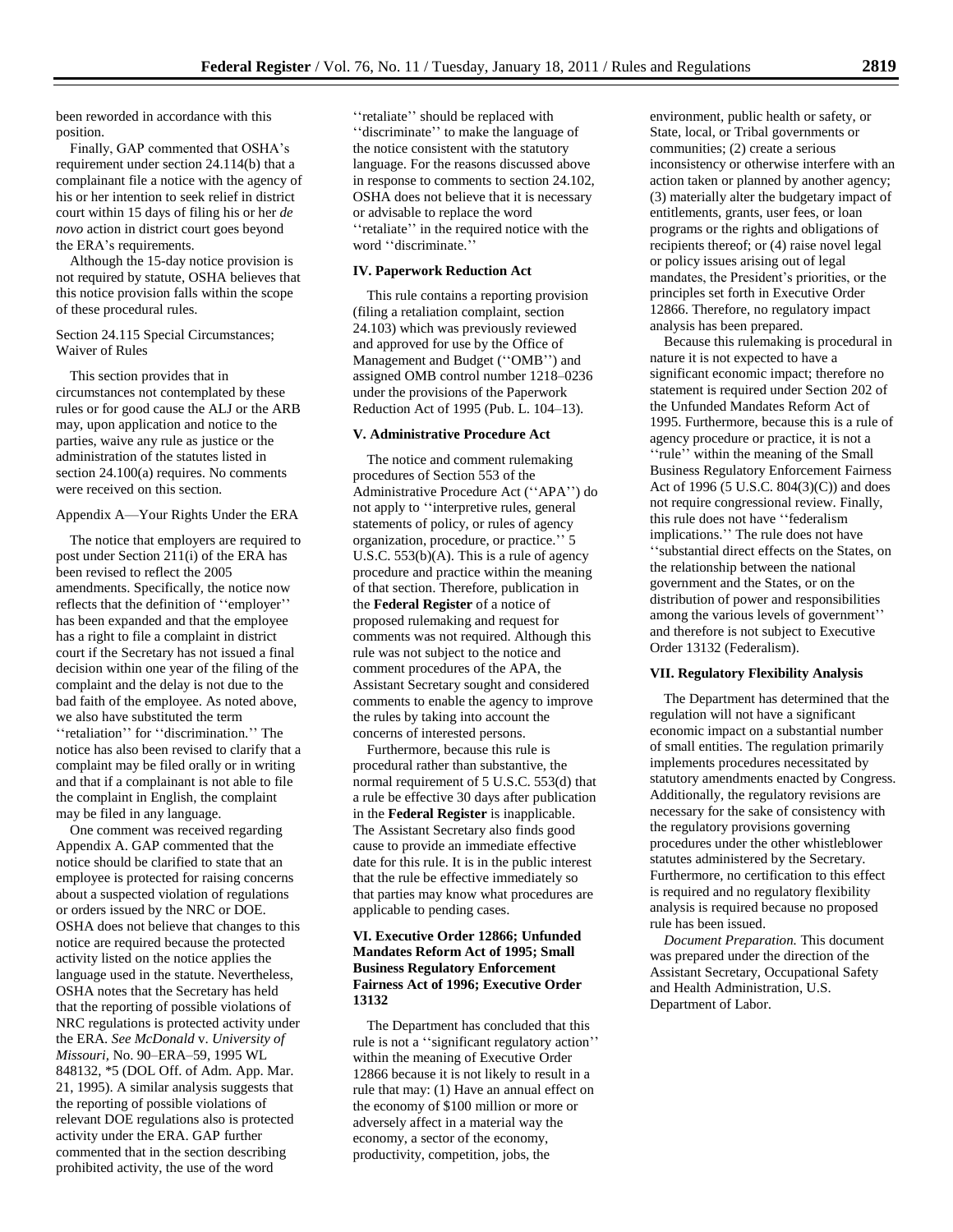## **List of Subjects in 29 CFR Part 24**

Administrative practice and procedure, Employment, Environmental protection, Investigations, Reporting and recordkeeping requirements, Whistleblowing.

Signed in Washington, DC on January 7,  $2011.$ 

#### **David Michaels,**

*Assistant Secretary of Labor for Occupational Safety and Health.*

Accordingly, for the reasons set out in the preamble, part 24 of title 29 of the Code of Federal Regulations is revised to read as follows:

## **PART 24—PROCEDURES FOR THE HANDLING OF RETALIATION COMPLAINTS UNDER THE EMPLOYEE PROTECTION PROVISIONS OF SIX ENVIRONMENTAL STATUTES AND SECTION 211 OF THE ENERGY REORGANIZATION ACT OF 1974, AS AMENDED**

## **Subpart A—Complaints, Investigations, Issuance of Findings**

Sec.

- 24.100 Purpose and scope.
- 24.101 Definitions.
- 24.102 Obligations and prohibited acts.
- 24.103 Filing of retaliation complaint.
- 24.104 Investigation.
- 24.105 Issuance of findings and orders.

## **Subpart B—Litigation**

- 24.106 Objections to the findings and order and request for a hearing.
- 24.107 Hearings.
- 24.108 Role of Federal agencies.
- 24.109 Decision and orders of the administrative law judge.
- 24.110 Decision and orders of the Administrative Review Board.

#### **Subpart C—Miscellaneous Provisions**

- 24.111 Withdrawal of complaints, objections, and findings; settlement.
- 24.112 Judicial review.
- 24.113 Judicial enforcement.
- 24.114 District court jurisdiction of retaliation complaints under the Energy Reorganization Act.
- 24.115 Special circumstances; waiver of rules.
- Appendix A to Part 24—Your Rights Under the Energy Reorganization Act

**Authority:** 15 U.S.C. 2622; 33 U.S.C. 1367; 42 U.S.C. 300j–9(i)BVG, 5851, 6971, 7622, 9610; Secretary of Labor's Order No. 5–2007, 72 FR 31160 (June 5, 2007); Secretary of Labor's Order No. 1–2010 (Jan. 15, 2010), 75 FR 3924–01 (Jan. 25, 2010).

## **Subpart A—Complaints, Investigations, Issuance of Findings**

**§ 24.100 Purpose and scope.**

(a) This part implements procedures under the employee protection (or ''whistleblower'') provisions for which the Secretary of Labor has been given responsibility pursuant to the following Federal statutes: Safe Drinking Water Act, 42 U.S.C. 300j–9(i); Federal Water Pollution Control Act, 33 U.S.C. 1367; Toxic Substances Control Act, 15 U.S.C. 2622; Solid Waste Disposal Act, 42 U.S.C. 6971; Clean Air Act, 42 U.S.C. 7622; Energy Reorganization Act of 1974, 42 U.S.C. 5851; and Comprehensive Environmental Response, Compensation and Liability Act of 1980, 42 U.S.C. 9610.

(b) This part establishes procedures pursuant to the Federal statutory provisions listed in paragraph (a) of this section for the expeditious handling of retaliation complaints made by employees, or by persons acting on their behalf. These rules, together with those rules codified at 29 CFR part 18, set forth the procedures for submission of complaints under the Federal statutory provisions listed in paragraph (a) of this section, investigations, issuance of findings, objections to findings, litigation before administrative law judges (''ALJ''), issuance of decisions and orders, posthearing administrative review, and withdrawals and settlements.

#### **§ 24.101 Definitions.**

*Assistant Secretary* means the Assistant Secretary of Labor for Occupational Safety and Health or the person or persons to whom he or she delegates authority under any of the statutes listed in § 24.100(a).

*Business days* means days other than Saturdays, Sundays, and Federal holidays.

*Complainant* means the employee who filed a complaint under any of the statutes listed in § 24.100(a) or on whose behalf a complaint was filed.

*OSHA* means the Occupational Safety and Health Administration of the United States Department of Labor.

*Respondent* means the employer named in the complaint, who is alleged to have violated any of the statutes listed in §  $24.100(a)$ .

*Secretary* means the Secretary of Labor or persons to whom authority under any of the statutes listed in  $\S$  24.100(a) has been delegated.

## **§ 24.102 Obligations and prohibited acts.**

(a) No employer subject to the provisions of any of the statutes listed in § 24.100(a), or to the Atomic Energy Act of 1954 (AEA), 42 U.S.C. 2011 *et seq.,* may discharge or otherwise retaliate against any employee with respect to the employee's compensation, terms, conditions, or privileges of employment because the employee, or any person acting pursuant to the employee's request, engaged in any of the activities specified in this section.

(b) It is a violation for any employer to intimidate, threaten, restrain, coerce, blacklist, discharge, discipline, or in any other manner retaliate against any employee because the employee has:

(1) Commenced or caused to be commenced, or is about to commence or cause to be commenced, a proceeding under one of the statutes listed in § 24.100(a) or a proceeding for the administration or enforcement of any requirement imposed under such statute;

(2) Testified or is about to testify in any such proceeding; or

(3) Assisted or participated, or is about to assist or participate, in any manner in such a proceeding or in any other action to carry out the purposes of such statute.

(c) Under the Energy Reorganization Act, and by interpretation of the Secretary under any of the other statutes listed in § 24.100(a), it is a violation for any employer to intimidate, threaten, restrain, coerce, blacklist, discharge, or in any other manner retaliate against any employee because the employee has:

(1) Notified the employer of an alleged violation of such statute or the AEA of 1954;

(2) Refused to engage in any practice made unlawful by such statute or the AEA of 1954, if the employee has identified the alleged illegality to the employer; or

(3) Testified or is about to testify before Congress or at any Federal or State proceeding regarding any provision (or proposed provision) of such statute or the AEA of 1954.

(d)(1) Every employer subject to the Energy Reorganization Act of 1974, as amended, shall prominently post and keep posted in any place of employment to which the whistleblower provisions of the Act apply, a fully legible copy of the notice prepared by OSHA, printed as appendix A to this part, or a notice approved by the Assistant Secretary that contains substantially the same provisions and explains the whistleblower provisions of the Act and the regulations in this part. Copies of the notice prepared by OSHA may be obtained from the Assistant Secretary for Occupational Safety and Health, U.S. Department of Labor, Washington, DC 20210, from local OSHA offices, or from OSHA's Web site at *http:// www.osha.gov.*

(2) Where the notice required by paragraph (d)(1) of this section has not been posted, the requirement in § 24.103(d)(2) that a complaint be filed with the Assistant Secretary within 180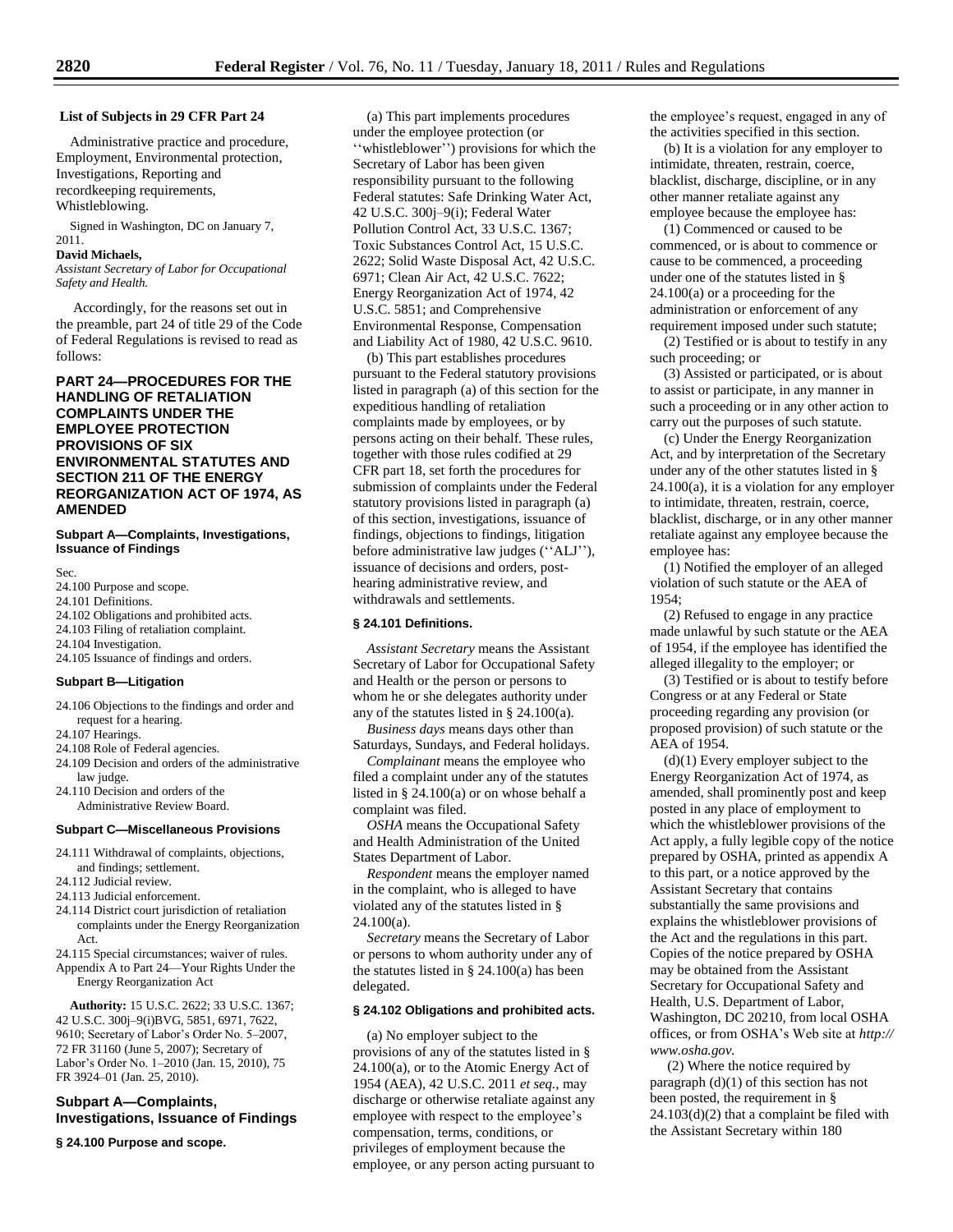days of an alleged violation will be inoperative, unless the respondent establishes that the complainant had knowledge of the material provisions of the notice. If it is established that the notice was posted at the employee's place of employment after the alleged retaliatory action occurred or that the complainant later obtained knowledge of the provisions of the notice, the 180 days will ordinarily run from whichever of those dates is relevant.

(e) This part shall have no application to any employee who, acting without direction from his or her employer (or the employer's agent), deliberately causes a violation of any requirement of any of the statutes listed in § 24.100(a) or the AEA of 1954.

## **§ 24.103 Filing of retaliation complaint.**

(a) *Who may file.* An employee who believes that he or she has been retaliated against by an employer in violation of any of the statutes listed in § 24.100(a) may file, or have filed by any person on the employee's behalf, a complaint alleging such retaliation.

(b) *Nature of Filing.* No particular form of complaint is required. A complaint may be filed orally or in writing. Oral complaints will be reduced to writing by OSHA. If a complainant is not able to file the complaint in English, the complaint may be filed in any language.

(c) *Place of Filing.* The complaint should be filed with the OSHA Area Director responsible for enforcement activities in the geographical area where the employee resides or was employed, but may be filed with any OSHA officer or employee. Addresses and telephone numbers for these officials are set forth in local directories and at the following Internet address: *http://www.osha.gov.*

(d) *Time for Filing.* (1) Except as provided in paragraph (d)(2) of this section, within 30 days after an alleged violation of any of the statutes listed in § 24.100(a) occurs (*i.e.,* when the retaliatory decision has been both made and communicated to the complainant), an employee who believes that he or she has been retaliated against in violation of any of the statutes listed in § 24.100(a) may file, or have filed by any person on the employee's behalf, a complaint alleging such retaliation. The date of the postmark, facsimile transmittal, e-mail communication, telephone call, hand-delivery, delivery to a third-party commercial carrier, or in-person filing at an OSHA office will be considered the date of filing. The time for filing a complaint may be tolled for reasons warranted by applicable case law.

(2) Under the Energy Reorganization Act, within 180 days after an alleged violation of the Act occurs (*i.e.,* when the retaliatory decision has been both made and communicated to the complainant), an employee who believes that he or she has been retaliated against in violation of the Act may file, or have filed by any person on the employee's behalf, a complaint alleging such retaliation. The date of the postmark, facsimile transmittal, e-mail communication, telephone call, handdelivery, delivery to a third-party commercial carrier, or in-person filing at an OSHA office will be considered the date of filing. The time for filing a complaint may be tolled for reasons warranted by applicable case law.

(e) *Relationship to Section 11(c) complaints.* A complaint filed under any of the statutes listed in  $\S$  24.100(a) alleging facts that would also constitute a violation of Section 11(c) of the Occupational Safety and Health Act, 29 U.S.C. 660(c), will be deemed to be a complaint under both Section 11(c) and the applicable statutes listed in § 24.100(a). Similarly, a complaint filed under Section 11(c) that alleges facts that would also constitute a violation of any of the statutes listed in § 24.100(a) will be deemed to be a complaint under both section 11(c) and the applicable statutes listed in § 24.100(a). Normal procedures and timeliness requirements under the respective statutes and regulations will be followed.

## **§ 24.104 Investigation.**

(a) Upon receipt of a complaint in the investigating office, the Assistant Secretary will notify the respondent of the filing of the complaint by providing the respondent (or the respondent's legal counsel if respondent is represented by counsel) with a copy of the complaint, redacted, if necessary, in accordance with the Privacy Act of 1974, 5 U.S.C. 552a, *et seq.,* and other applicable confidentiality laws. The Assistant Secretary will provide a copy of the unredacted complaint to the complainant (or complainant's legal counsel, if complainant is represented) and to the appropriate office of the Federal agency charged with the administration of the general provisions of the statute(s) under which the complaint is filed.

(b) Within 20 days of receipt of the notice of the filing of the complaint provided under paragraph (a) of this section, the respondent may submit to the Assistant Secretary a written statement and any affidavits or documents substantiating its position. Within the same 20 days, the respondent may request a meeting with the Assistant Secretary to present its position.

(c) Throughout the investigation, the agency will provide to the complainant (or the complainant's legal counsel if complainant is represented by counsel) a copy of all of respondent's submissions to the agency that are responsive to the complainant's whistleblower complaint. Before providing such materials to the complainant, the agency will redact them, if necessary, in accordance with the Privacy Act of 1974, 5 U.S.C. 552a, *et seq.,* and other applicable confidentiality laws.

(d) Investigations will be conducted in a manner that protects the confidentiality of any person who provides information on a confidential basis, other than the complainant, in accordance with part 70 of title 29 of the Code of Federal Regulations.

(e) *Investigation under the six environmental statutes.* In addition to the investigative procedures set forth in §§  $24.104(a)$ , (b), (c), and (d), this paragraph sets forth the procedures applicable to investigations under the Safe Drinking Water Act; Federal Water Pollution Control Act; Toxic Substances Control Act; Solid Waste Disposal Act; Clean Air Act; and Comprehensive Environmental Response, Compensation and Liability Act.

(1) A complaint of alleged violation will be dismissed unless the complainant has made a prima facie showing that protected activity was a motivating factor in the adverse action alleged in the complaint.

(2) The complaint, supplemented as appropriate by interviews of the complainant, must allege the existence of facts and evidence to make a prima facie showing as follows:

(i) The employee engaged in a protected activity;

(ii) The respondent knew or suspected that the employee engaged in the protected activity;

(iii) The employee suffered an adverse action; and

(iv) The circumstances were sufficient to raise the inference that the protected activity was a motivating factor in the adverse action.

(3) The complainant will be considered to have met the required showing if the complaint on its face, supplemented as appropriate through interviews of the complainant, alleges the existence of facts and either direct or circumstantial evidence sufficient to give rise to an inference that the respondent knew or suspected that the employee engaged in protected activity and that the protected activity was a motivating factor in the adverse action.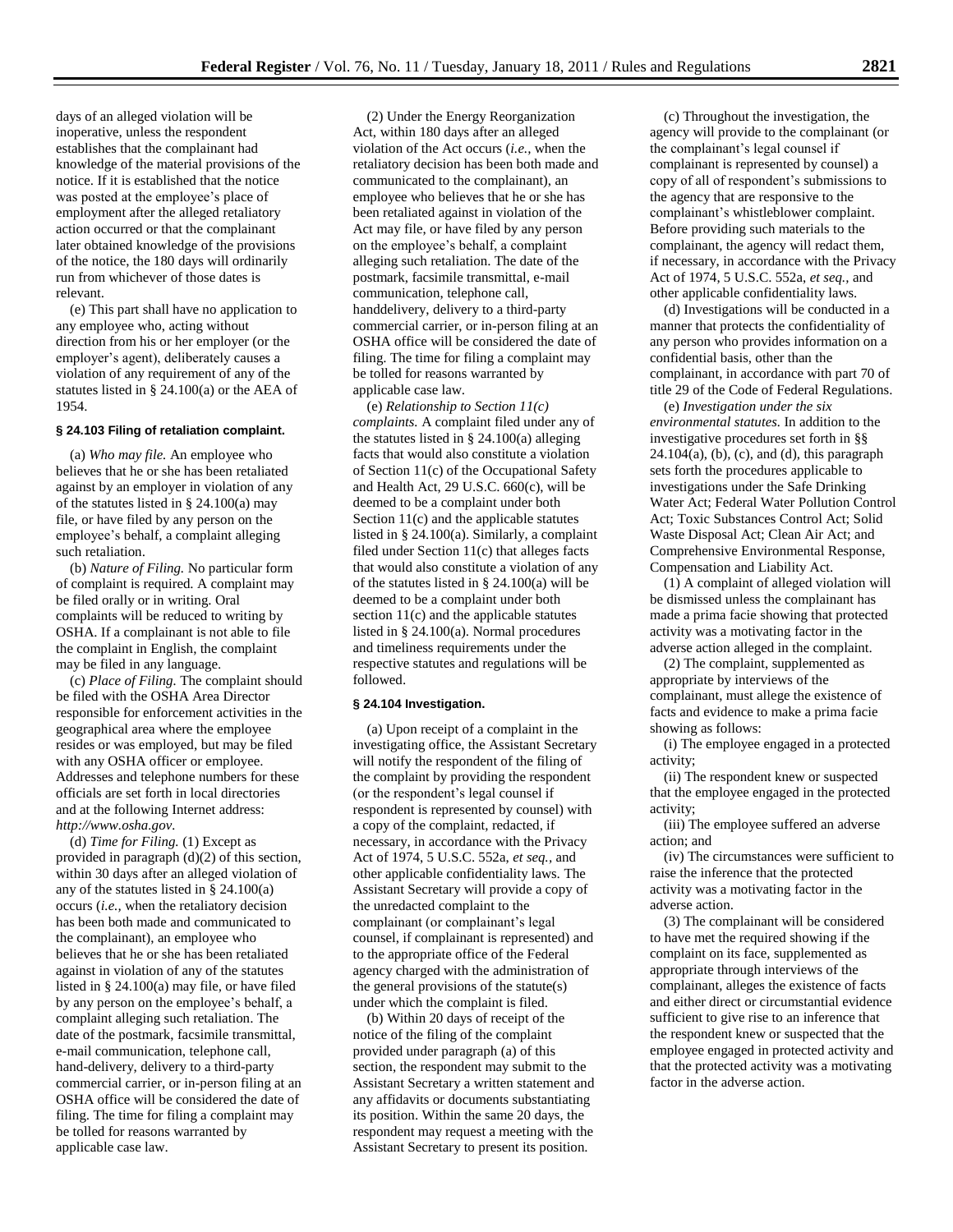(4) The complaint will be dismissed if a preponderance of the evidence shows that the respondent would have taken the same adverse action in the absence of the complainant's protected activity.

(f) *Investigation under the Energy Reorganization Act.* In addition to the investigative procedures set forth in §§  $24.104(a)$ , (b), (c), and (d), this paragraph sets forth special procedures applicable only to investigations under the Energy Reorganization Act.

(1) A complaint of alleged violation will be dismissed unless the complainant has made a prima facie showing that protected activity was a contributing factor in the adverse action alleged in the complaint.

(2) The complaint, supplemented as appropriate by interviews of the complainant, must allege the existence of facts and evidence to make a prima facie showing as follows:

(i) The employee engaged in a protected activity;

(ii) The respondent knew or suspected, actually or constructively, that the employee engaged in the protected activity;

(iii) The employee suffered an adverse action; and

(iv) The circumstances were sufficient to raise the inference that the protected activity was a contributing factor in the adverse action.

(3) For purposes of determining whether to investigate, the complainant will be considered to have met the required burden if the complaint on its face, supplemented as appropriate through interviews of the complainant, alleges the existence of facts and either direct or circumstantial evidence to meet the required showing, *i.e.,* to give rise to an inference that the respondent knew or suspected that the employee engaged in protected activity and that the protected activity was a contributing factor in the adverse action. The burden may be satisfied, for example, if the complainant shows that the adverse action took place shortly after the protected activity, giving rise to the inference that it was a contributing factor in the adverse action. If the required showing has not been made, the complainant (or the complainant's legal counsel if complainant is represented by counsel) will be so notified and the investigation will not commence.

(4) Notwithstanding a finding that a complainant has made a prima facie showing, as required by this section, an investigation of the complaint will not be conducted or will be discontinued if the respondent, pursuant to the procedures provided in this paragraph, demonstrates by clear and convincing evidence that it would have taken the same adverse action in the absence of the complainant's protected behavior or conduct.

(5) If the respondent fails to make a timely response or fails to demonstrate by clear and convincing evidence that it would have taken the same adverse action in the absence of the behavior protected by the Act, the Assistant Secretary will proceed with the investigation. The investigation will proceed whenever it is necessary or appropriate to confirm or verify the information provided by the respondent.

## **§ 24.105 Issuance of findings and orders.**

(a) After considering all the relevant information collected during the investigation, the Assistant Secretary will issue, within 30 days of filing of the complaint, written findings as to whether or not there is reasonable cause to believe that the respondent has retaliated against the complainant in violation of any of the statutes listed in § 24.100(a).

(1) If the Assistant Secretary concludes that there is reasonable cause to believe that a violation has occurred, he or she shall accompany the findings with an order providing relief to the complainant. The order shall include, where appropriate, a requirement that the respondent abate the violation; reinstate the complainant to his or her former position, together with the compensation (including back pay), terms, conditions and privileges of the complainant's employment; pay compensatory damages; and, under the Toxic Substances Control Act and the Safe Drinking Water Act, pay exemplary damages, where appropriate. At the complainant's request the order shall also assess against the respondent the complainant's costs and expenses (including attorney's fees) reasonably incurred in connection with the filing of the complaint.

(2) If the Assistant Secretary concludes that a violation has not occurred, the Assistant Secretary will notify the parties of that finding.

(b) The findings and order will be sent by certified mail, return receipt requested, to all parties of record (and each party's legal counsel if the party is represented by counsel). The findings and order will inform the parties of their right to file objections and to request a hearing and provide the address of the Chief Administrative Law Judge. The Assistant Secretary will file a copy of the original complaint and a copy of the findings and

order with the Chief Administrative Law Judge, U.S. Department of Labor.

(c) The findings and order will be effective 30 days after receipt by the respondent (or the respondent's legal counsel if the respondent is represented by counsel) or on the compliance date set forth in the order, whichever is later, unless an objection and/or a request for a hearing has been filed as provided at § 24.106.

#### **Subpart B–Litigation § 24.106**

#### **Objections to the findings and order and request for a hearing.**

(a) Any party who desires review, including judicial review, of the findings and order must file any objections and/or a request for a hearing on the record within 30 days of receipt of the findings and order pursuant to paragraph (b) of § 24.105. The objection and/or request for a hearing must be in writing and state whether the objection is to the findings and/or the order. The date of the postmark, facsimile transmittal, or e-mail communication will be considered to be the date of filing; if the objection is filed in person, by handdelivery or other means, the objection is filed upon receipt. Objections must be filed with the Chief Administrative Law Judge, U.S. Department of Labor, 800 K Street, NW., Washington, DC 20001, and copies of the objections must be mailed at the same time to the other parties of record, the OSHA official who issued the findings and order, the Assistant Secretary, and the Associate Solicitor, Division of Fair Labor Standards, U.S. Department of Labor.

(b) If a timely objection is filed, all provisions of the order will be stayed. If no timely objection is filed with respect to either the findings or the order, the findings and order will become the final decision of the Secretary, not subject to judicial review.

#### **§ 24.107 Hearings.**

(a) Except as provided in this part, proceedings will be conducted in accordance with the rules of practice and procedure and the rules of evidence for administrative hearings before the Office of Administrative Law Judges, codified at part 18 of title 29 of the Code of Federal Regulations.

(b) Upon receipt of an objection and request for hearing, the Chief Administrative Law Judge will promptly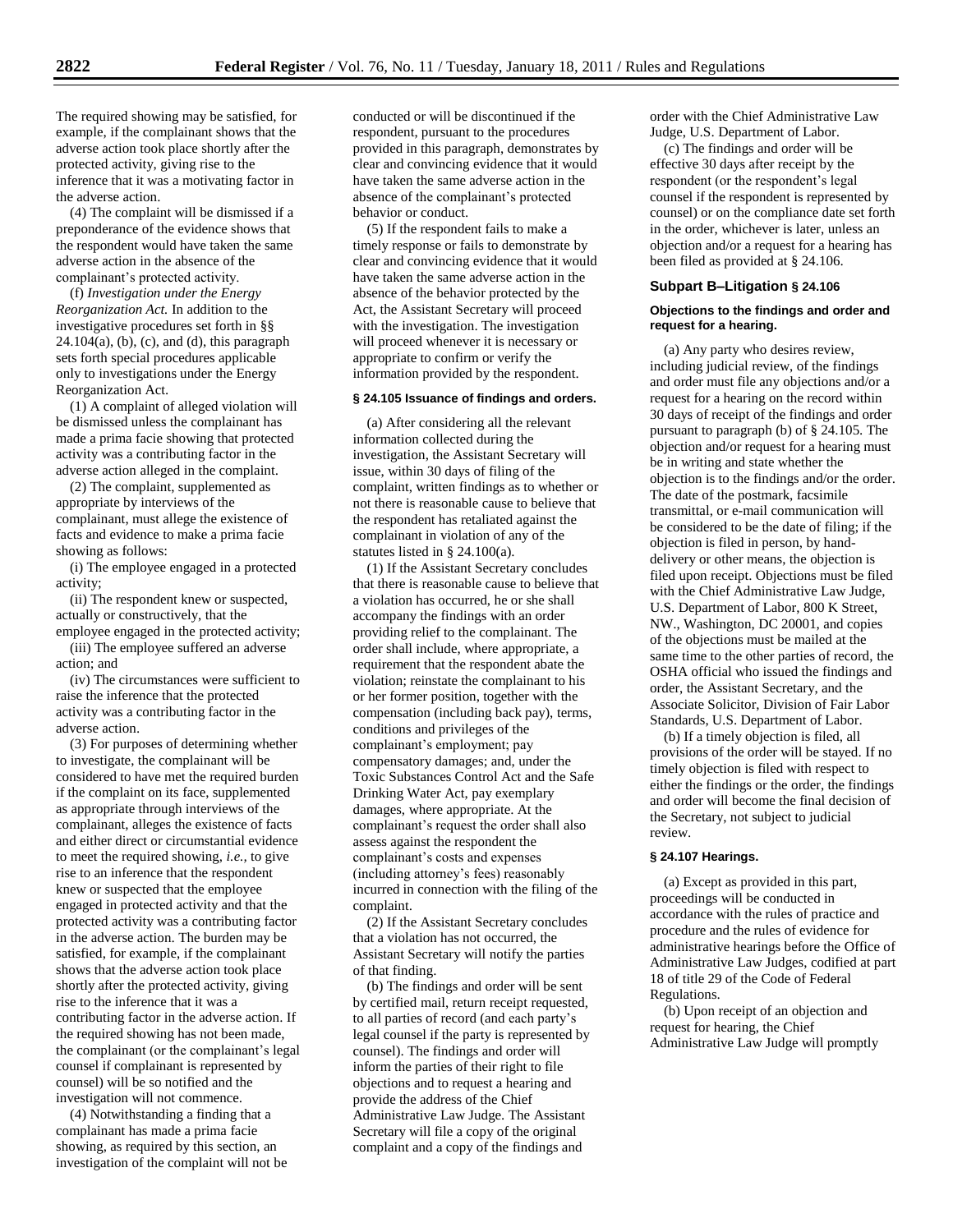assign the case to a judge who will notify the parties, by certified mail, of the day, time, and place of hearing. The hearing is to commence expeditiously, except upon a showing of good cause or otherwise agreed to by the parties. Hearings will be conducted *de novo,* on the record.

(c) If both the complainant and the respondent object to the findings and/or order, the objections will be consolidated, and a single hearing will be conducted.

## **§ 24.108 Role of Federal agencies.**

(a)(1) The complainant and the respondent will be parties in every proceeding. At the Assistant Secretary's discretion, he or she may participate as a party or participate as amicus curiae at any time at any stage of the proceeding. This right to participate includes, but is not limited to, the right to petition for review of a decision of an administrative law judge, including a decision approving or rejecting a settlement agreement between the complainant and the respondent.

(2) Copies of documents in all cases, whether or not the Assistant Secretary is participating in the proceeding, must be sent to the Assistant Secretary, Occupational Safety and Health Administration, and to the Associate Solicitor, Division of Fair Labor Standards, U.S. Department of Labor.

(b) The Environmental Protection Agency, the Nuclear Regulatory Commission, and the Department of Energy, if interested in a proceeding, may participate as amicus curiae at any time in the proceedings, at the respective agency's discretion. At the request of the interested Federal agency, copies of all pleadings in a case must be sent to the Federal agency, whether or not the agency is participating in the proceeding.

#### **§ 24.109 Decision and orders of the administrative law judge.**

(a) The decision of the ALJ will contain appropriate findings, conclusions, and an order pertaining to the remedies provided in paragraph (c) of this section, as appropriate.

(b)(1) In cases arising under the ERA, a determination that a violation has occurred may only be made if the complainant has demonstrated by a preponderance of the evidence that the protected activity was a contributing factor in the adverse action alleged in the complaint. If the complainant has demonstrated by a preponderance of the evidence that the protected activity was a contributing factor in the adverse action alleged in the complaint, relief may not be ordered if the respondent demonstrates by clear and convincing evidence that it would

have taken the same adverse action in the absence of any protected activity.

(2) In cases arising under the six environmental statutes listed in § 24.100(a), a determination that a violation has occurred may only be made if the complainant has demonstrated by a preponderance of the evidence that the protected activity caused or was a motivating factor in the adverse action alleged in the complaint. If the complainant has demonstrated by a preponderance of the evidence that the protected activity caused or was a motivating factor in the adverse action alleged in the complaint, relief may not be ordered if the respondent demonstrates by a preponderance of the evidence that it would have taken the same adverse action in the absence of the protected activity.

(c) Neither the Assistant Secretary's determination to dismiss a complaint without completing an investigation pursuant to § 24.104(e) nor the Assistant Secretary's determination to proceed with an investigation is subject to review by the ALJ, and a complaint may not be remanded for the completion of an investigation or for additional findings on the basis that a determination to dismiss was made in error. Rather, if there otherwise is jurisdiction, the ALJ will hear the case on the merits or dispose of the matter without a hearing if the facts and circumstances warrant.

 $(d)(1)$  If the ALJ concludes that the respondent has violated the law, the order shall direct the respondent to take appropriate affirmative action to abate the violation, including reinstatement of the complainant to that person's former position, together with the compensation (including back pay), terms, conditions, and privileges of that employment, and compensatory damages. In cases arising under the Safe Drinking Water Act or the Toxic Substances Control Act, exemplary damages may also be awarded when appropriate. At the request of the complainant, the ALJ shall assess against the respondent, all costs and expenses (including attorney fees) reasonably incurred.

(2) In cases brought under the Energy Reorganization Act, when an ALJ issues a decision that the complaint has merit and orders the relief prescribed in paragraph  $(d)(1)$  of this section, the relief ordered, with the exception of compensatory damages, shall be effective immediately upon receipt, whether or not a petition for review is filed with the ARB.

(3) If the ALJ determines that the respondent has not violated the law, an order will be issued denying the complaint.

(e) The decision will be served upon all parties to the proceeding, the Assistant

Secretary, and the Associate Solicitor for Fair Labor Standards. Any ALJ's decision issued under any of the statutes listed in § 24.100(a) will be effective 10 business days after the date of the decision unless a timely petition for review has been filed with the ARB. An ALJ's order issued under the Energy Reorganization Act will be effective immediately upon receipt, except for that portion of the order awarding any compensatory damages.

#### **§ 24.110 Decision and orders of the Administrative Review Board.**

(a) Any party desiring to seek review, including judicial review, of a decision of the ALJ must file a written petition for review with the ARB, U.S. Department of Labor, 200 Constitution Ave., NW., Washington, DC 20210, which has been delegated the authority to act for the Secretary and issue final decisions under this part. The decision of the ALJ will become the final order of the Secretary unless, pursuant to this section, a timely petition for review is filed with the ARB and the ARB accepts the case for review. The parties should identify in their petitions for review the legal conclusions or orders to which they object, or the objections will ordinarily be deemed waived. A petition must be filed within 10 business days of the date of the decision of the ALJ. The date of the postmark, facsimile transmittal, or email communication will be considered to be the date of filing; if the petition is filed in person, by hand-delivery or other means, the petition is considered filed upon receipt. The petition must be served on all parties and on the Chief Administrative Law Judge at the time it is filed with the ARB. Copies of the petition for review and all briefs must be served on the Assistant Secretary, Occupational Safety and Health Administration, and on the Associate Solicitor, Division of Fair Labor Standards, U.S. Department of Labor.

(b) If a timely petition for review is filed pursuant to paragraph (a) of this section, and the ARB, within 30 days of the filing of the petition, issues an order notifying the parties that the case has been accepted for review, the decision of the ALJ will be inoperative unless and until the ARB issues an order adopting the decision, except that an order by an ALJ issued under the Energy Reorganization Act, other than that portion of the order awarding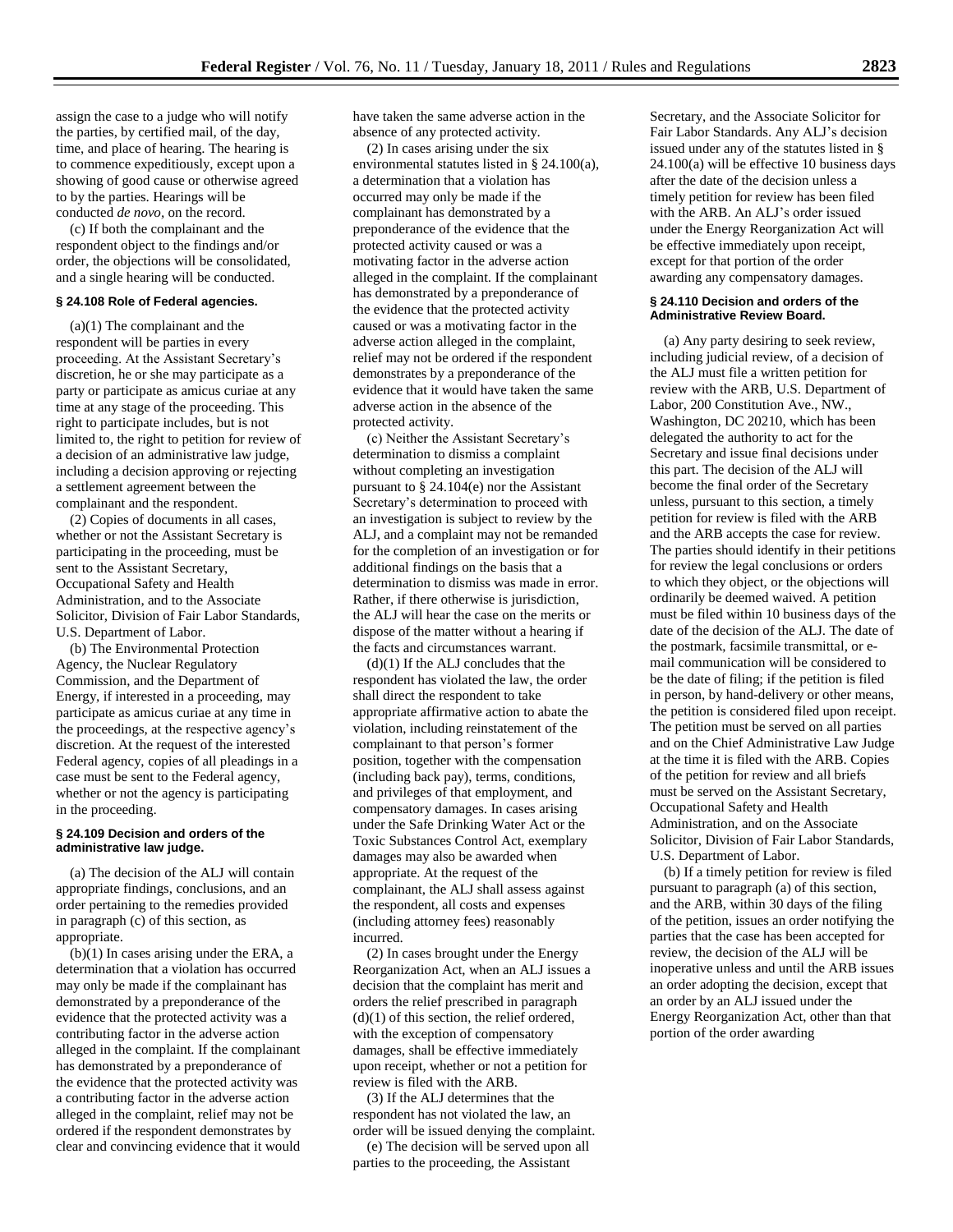compensatory damages, will be effective while review is conducted by the ARB, unless the ARB grants a motion by the respondent to stay the order based on exceptional circumstances. The ARB will specify the terms under which any briefs are to be filed. The ARB will review the factual findings of the ALJ under the substantial evidence standard. If no timely petition for review is filed, or the ARB denies review, the decision of the ALJ will become the final order of the Secretary. If no timely petition for review is filed, the resulting final order is not subject to judicial review.

(c) The final decision of the ARB will be issued within 90 days of the filing of the complaint. The decision will be served upon all parties and the Chief Administrative Law Judge by mail. The final decision will also be served on the Assistant Secretary, Occupational Safety and Health Administration, and on the Associate Solicitor, Division of Fair Labor Standards, U.S. Department of Labor, even if the Assistant Secretary is not a party.

(d) If the ARB concludes that the respondent has violated the law, the final order will order the respondent to take appropriate affirmative action to abate the violation, including reinstatement of the complainant to that person's former position, together with the compensation (including back pay), terms, conditions, and privileges of employment, and compensatory damages. In cases arising under the Safe Drinking Water Act or the Toxic Substances Control Act, exemplary damages may also be awarded when appropriate. At the request of the complainant, the ARB will assess against the respondent all costs and expenses (including attorney's fees) reasonably incurred.

(e) If the ARB determines that the respondent has not violated the law, an order will be issued denying the complaint.

## **Subpart C—Miscellaneous Provisions**

### **§ 24.111 Withdrawal of complaints, objections, and petitions for review; settlement.**

(a) At any time prior to the filing of objections to the findings and/or order, a complainant may withdraw his or her complaint under any of the statutes listed in § 24.100(a) by filing a written withdrawal with the Assistant Secretary. The Assistant Secretary will then determine whether to approve the withdrawal. The Assistant Secretary will notify the respondent of the approval of any withdrawal. If the complaint is withdrawn because of settlement under the Energy

Reorganization Act, the Clean Air Act, the Safe Drinking Water Act, or the Toxic Substances Control Act, the settlement must be submitted for approval in accordance with paragraph (d) of this section. Parties to settlements under the Federal Water Pollution Control Act, the Solid Waste Disposal Act, and the Comprehensive Environmental Response, Compensation and Liability Act are encouraged to submit their settlements for approval. After the filing of objections to the Assistant Secretary's findings and/or order, a complainant may not withdraw his or her complaint.

(b) The Assistant Secretary may withdraw his or her findings and/or order, at any time before the expiration of the 30 day objection period described in § 24.106, provided that no objection has yet been filed, and substitute new findings and/or a new order. The date of the receipt of the substituted findings and/or order will begin a new 30-day objection period.

(c) At any time before the Assistant Secretary's findings or order become final, a party may withdraw its objections to the Assistant Secretary's findings or order by filing a written withdrawal with the ALJ. If a case is on review with the ARB, a party may withdraw its petition for review of an ALJ's decision at any time before that decision becomes final by filing a written withdrawal with the ARB. The ALJ or the ARB, as the case may be, will determine whether to approve the withdrawal of the objections or the petition for review. If the ALJ approves a request to withdraw objections to the Assistant Secretary's findings or order, and there are no other pending objections, the Assistant Secretary's findings and order will become the final order of the Secretary. If the ARB approves a request to withdraw a petition for review of an ALJ decision, and there are no other pending petitions for review of that decision, the ALJ's decision will become the final order of the Secretary. If the objections are withdrawn because of settlement under the Energy Reorganization Act, the Clean Air Act, the Safe Drinking Water Act, or the Toxic Substances Control Act, the settlement must be submitted for approval in accordance with paragraph (d) of this section.

(d)(1) *Investigative settlements under the Energy Reorganization Act, the Clean Air Act, the Safe Drinking Water Act, and the Toxic Substances Control Act.* At any time after the filing of a complaint, and before the findings and/ or order are objected to or become a final order by operation of law, the case may be settled if the Assistant Secretary, the complainant and the respondent agree to a settlement. The

Assistant Secretary's approval of a settlement reached by the respondent and the complainant demonstrates his or her consent and achieves the consent of all three parties.

(2) *Adjudicatory settlements under the Energy Reorganization Act, the Clean Air Act, the Safe Drinking Water Act, and the Toxic Substances Control Act.* At any time after the filing of objections to the Assistant Secretary's findings and/or order, the case may be settled if the participating parties agree to a settlement and the settlement is approved by the ALJ if the case is before the judge, or by the ARB if the ARB has accepted the case for review. A copy of the settlement must be filed with the administrative law judge or the ARB, as the case may be.

(e) Any settlement approved by the Assistant Secretary, the administrative law judge, or the ARB will constitute the final order of the Secretary and may be enforced pursuant to § 24.113.

## **§ 24.112 Judicial review.**

(a) Except as provided under subsections  $(b)$ ,  $(c)$ , and  $(d)$  of this section, within 60 days after the issuance by the ARB of a final order of the Secretary under § 24.110, any person adversely affected or aggrieved by the order may file a petition for review of the order in the United States Court of Appeals for the circuit in which the violation allegedly occurred or the circuit in which the complainant resided on the date of the violation. A final order of the ARB is not subject to judicial review in any criminal or other civil proceeding.

(b) Under the Federal Water Pollution Control Act, within 120 days after the issuance by the ARB of a final order of the Secretary under § 24.110, any person adversely affected or aggrieved by the order may file a petition for review of the order in the United States Court of Appeals for the circuit in which the violation allegedly occurred or the circuit in which the complainant resided on the date of the violation.

(c) Under the Solid Waste Disposal Act, within 90 days after the issuance by the ARB of a final order of the Secretary under § 24.110, any person adversely affected or aggrieved by the order may file a petition for review of the order in the United States Court of Appeals for the circuit in which the violation allegedly occurred or the circuit in which the complainant resided on the date of the violation.

(d) Under the Comprehensive Environmental Response, Compensation and Liability Act, after the issuance by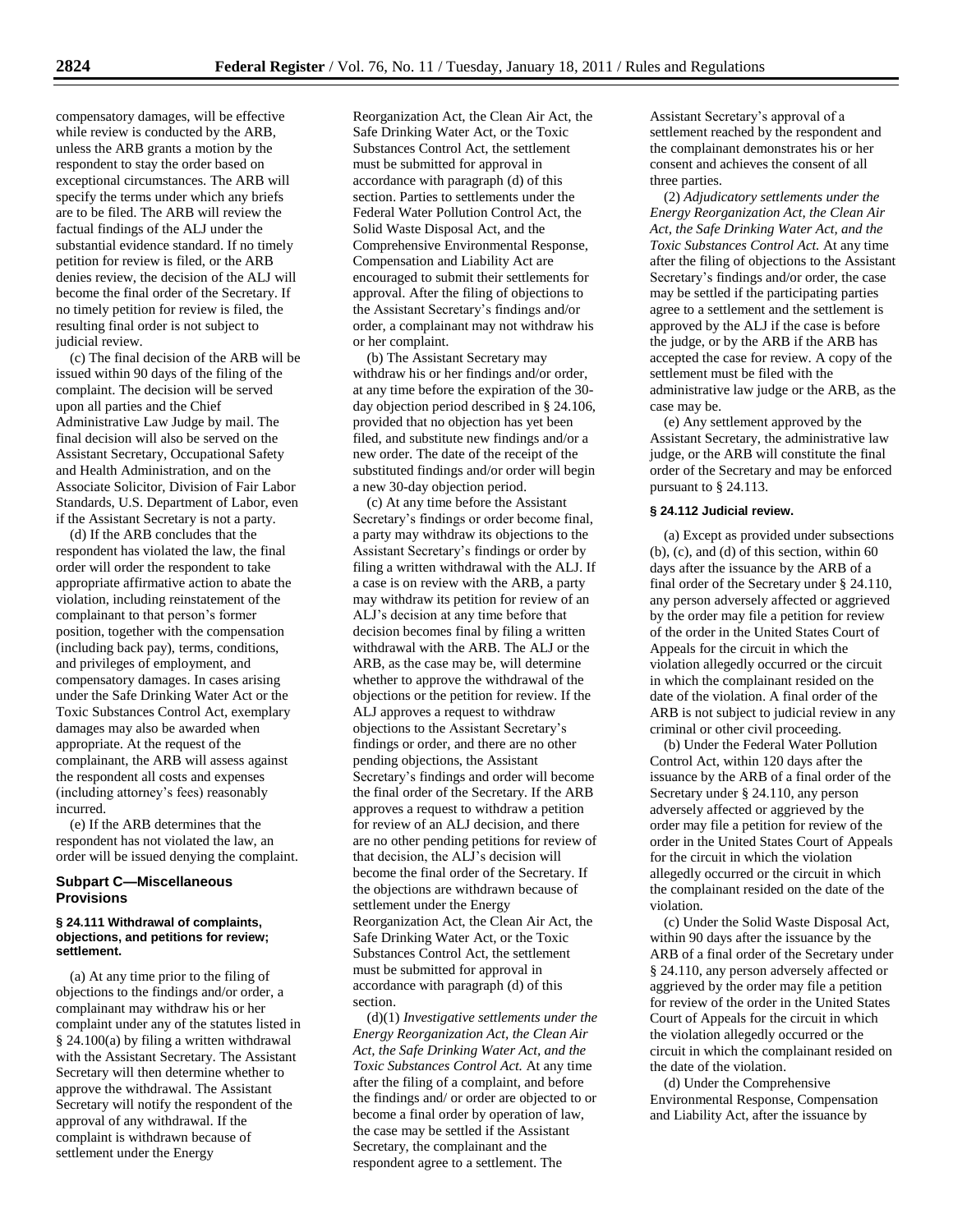the ARB of a final order of the Secretary under § 24.110, any person adversely affected or aggrieved by the order may file a petition for review of the order in the United States district court in which the violation allegedly occurred. For purposes of judicial economy and consistency, when a final order of the Secretary issued by the ARB under the Comprehensive Environmental Response, Compensation and Liability Act also is issued under any other statute listed in § 24.100(a), the adversely affected or aggrieved person may file a petition for review of the entire order in the United States Court of Appeals for the circuit in which the violation allegedly occurred or the circuit in which the complainant resided on the date of the violation. The time for filing a petition for review of an order issued under the Comprehensive Environmental Response, Compensation and Liability Act and any other statute listed in § 24.100(a) is determined by the time period applicable under the other statute(s).

(e) If a timely petition for review is filed, the record of a case, including the record of proceedings before the administrative law judge, will be transmitted by the ARB to the appropriate court pursuant to the Federal Rules of Appellate Procedure and the local rules of the court.

## **§ 24.113 Judicial enforcement.**

Whenever any person has failed to comply with an order by an ALJ issued under the Energy Reorganization Act, with the exception of any award of compensatory damages, or with a final order of the Secretary, including final orders approving settlement agreements as provided under § 24.111(d), the Secretary may file a civil action seeking enforcement of the order in the United States district court for the district in which the violation was found to have occurred. Whenever any person has failed to comply with an order by an ALJ issued under the Energy Reorganization Act, with the exception of any award of compensatory damages, or with a final order of the Secretary under either the Energy Reorganization Act or the Clean Air Act, the person on whose behalf the order was issued also may file a civil action seeking enforcement of the order in the United States district court for the district in which the violation was found to have occurred.

### **§ 24.114 District court jurisdiction of retaliation complaints under the Energy Reorganization Act.**

(a) If there is no final order of the Secretary, one year has passed since the filing of a complaint under the Energy Reorganization Act, and there is no showing that there has been delay due to the bad faith of the complainant, the complainant may bring an action at law or equity for *de novo* review in the appropriate district court of the United States, which will have jurisdiction over such an action

without regard to the amount in controversy.

(b) Fifteen days in advance of filing a complaint in Federal court, a complainant must file with the Assistant Secretary, the ALJ, or the ARB, depending upon where the proceeding is pending, a notice of his or her intention to file such complaint. The notice must be served on all parties to the proceeding. A copy of the notice must be served on the Regional Administrator, the Assistant Secretary, Occupational Safety and Health Administration, and on the Associate Solicitor, Division of Fair Labor Standards, U.S. Department of Labor. The complainant shall file and serve a copy of the district court complaint on the above as soon as possible after the district court complaint has been filed with the court.

#### **§ 24.115 Special circumstances; waiver of rules.**

In special circumstances not contemplated by the provisions of this part, or for good cause shown, the ALJ or the ARB on review may, upon application, after three days notice to all parties, waive any rule or issue any orders that justice or the administration of any of the statutes listed in § 24.100(a) requires.

**Appendix A to Part 24—Your Rights Under the Energy Reorganization Act**

**BILLING CODE 4510-26-P**